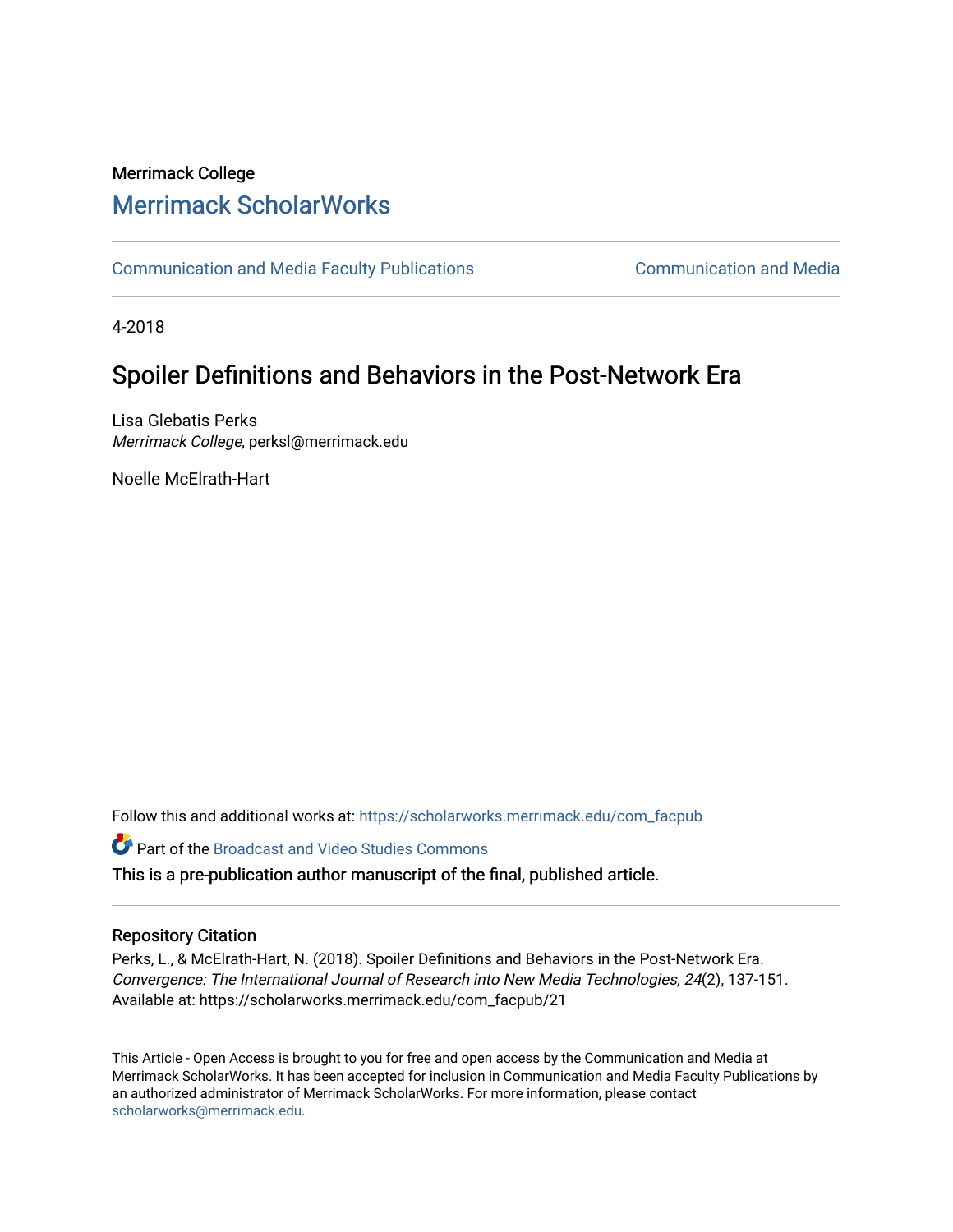## Accepted for publication by *Convergence: The International Journal of Research into New Media Technologies*

# **Spoiler Definitions and Behaviors in the Post-Network Era By Lisa G. Perks and Noelle McElrath-Hart**

The spoiler layers run deep for the "Red Wedding," an infamous scene from Home Box Office's (HBO's) *Game of Thrones,* and the George R. R. Martin book series upon which the TV show is based. In 2000, the Red Wedding debuts in popular culture, published in Martin's book *A Storm of Swords.* On June 2, 2013, HBO airs an adaptation of the infamous scene, spurring extensive social media commentary. The next day, Mashable, io9, and other websites archive some of the most notable viewer tweets, including this one: "#SpoilerAlert Think my stomach is still up in my throat. To non-book readers: welcome to the #gameofthrones despair and hopelessness club" (cited in Bricken). On the June 5, 2013 episode of *Conan,* host Conan O'Brian shows George R. R. Martin a compilation video of television viewers reacting to the Red Wedding. The clip makes it to YouTube and garners over 4 million views by March of 2015 ("Team Coco" 2014). So where are the spoilers? Spoiler possibilities exist in all the spaces between: between when a reader or viewer *wanted* to find out about the Red Wedding and when he or she *did* find out that the narrative was about to take a terrible turn.

Though book readers and film viewers can be spoiled, our study focuses on television, a medium that has undergone tremendous adaptation. Lotz places the beginning of television's post-network era in the early 2000s. Starting with the early adoption of video on demand, digital video recorders, and other "digital devices that integrate Internet and television" television began to be easily uncoupled from its incipient medium (2014, p. 64). The post-network era is just one part of the convergence culture media revolution. Jenkins' (2006) convergence culture label refers to the widespread decentralization of media production and dissemination through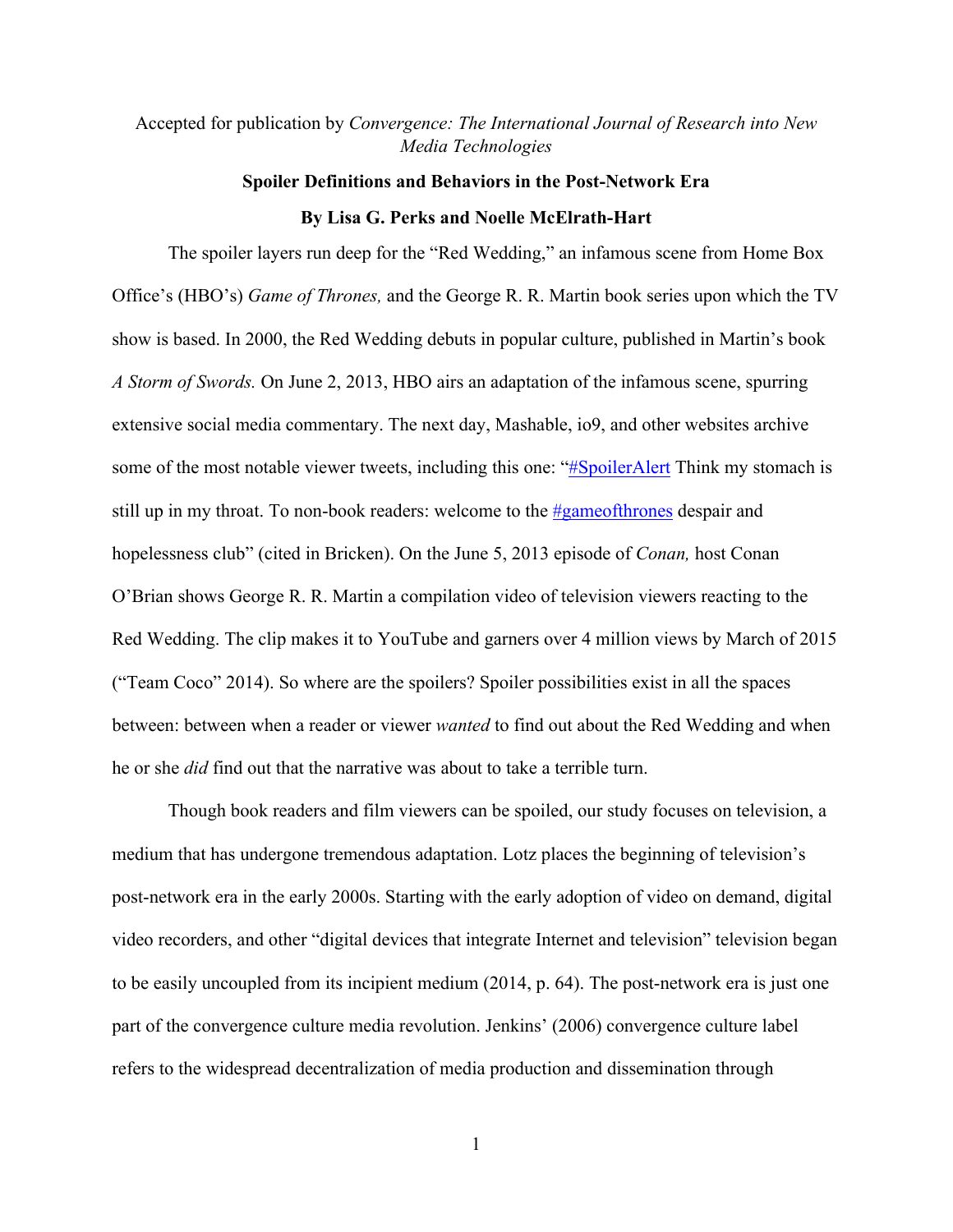digitization. The post-network era of convergence culture is a space in which audiences increasingly engage with media channels and content at will, on their own terms.

Television time shifting—viewing a show after its air date—is a phrase that captures the "watch what you want, when you want" possibilities for convergence culture's migratory, agentic audiences. Television time shifting began with widespread use of VCRs to record and play back content (Lin, 1990). The time shifting arsenal has grown to include TV on DVD, Digital Video Recorders, subscription streaming services, and piracy (Perks, 2015). Time shifting devices are "control" technologies (Carlson, 2006, 103; Lotz, 2014) or "agencies of control" (Newman and Levine, 2012: 133) that allow viewers to untether themselves from a "paternalistic form of delivery" (Marshall, 2009: 44). When time shifting, television episodes are "decontextualized from the media landscape, but recontextualized to fit with the fabric of our lived existence[s]" (Perks, 2015: xxix). Post-network era time shifting technologies aid in "the deconstruction of temporal hegemony" (Moshe, 2012: 79). When time shifting, viewers wrest temporal power away from television programmers, but, as we describe here, a new temporal hegemony has emerged between the already-viewed and the not-yet-viewed audience members—in the form of spoilers. A key component of this power struggle is that with the erosion of appointment television and the widespread availability of already-aired television content (in a way that is viewer-controlled and not a scatter-shot rerun schedule), any show can be on a person's "will view" or "could view" list. Learning a spoiler can thus be viewed as a loss of opportunity—the opportunity to engage the television content with the same unsullied perspective as someone who viewed the first airing.

Carlson (2006) writes that the development and widespread adoption of "networked digital technologies" at the end of the  $20<sup>th</sup>$  century have led to greater "personalization and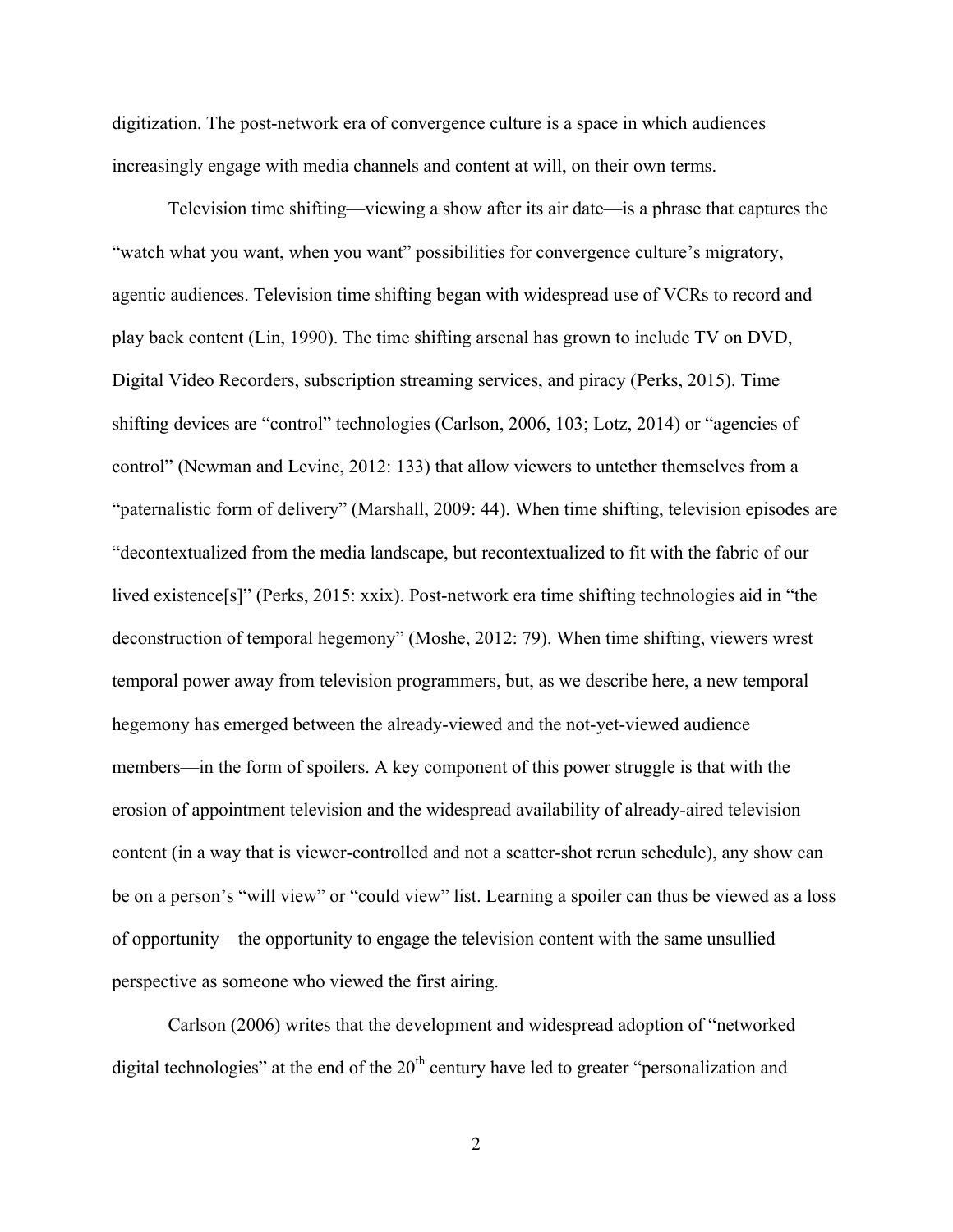interconnectivity—the ability of media users to control and share their media experiences" (97- 98). However, personalization and interconnectivity can be at odds, as we see in the case of spoilers. Gray (2010) forges a notable link between time shifting's personalized viewing schedules and spoiler tensions when he writes, "Given different audiences' uneven paces of progress through many ongoing narratives, spoilers have become an increasingly touchy subject in today's media environment" (146). Studies of online fan communication conclude that computer-mediated communication about television texts enhances viewing pleasure—by offering a variety of textual interpretations and deepening emotional investments in the stories (Baym, 2000; Costello and Moore, 2007; Jenkins, 2006; Nee and Dozier, 2015). In the case of spoilers, one's pleasurable communication about a viewing experience can cause another potential viewer pain.

To better understand tensions inherent in evolving reception patterns and narrative pleasures we conducted a qualitative online survey of people who had television time shifted in the two years prior to the study. More specifically we asked, "In what ways are time shifting viewers uniquely engaging with communication about television to maximize narrative pleasures?" Various audience attitudes, behaviors, and norms will not evolve on the same trajectory, leading to growing pains surrounding a medium in transition. By capturing some of these growing pains, our study takes up Gray and Lotz's (2012) charge to explore what audiences *do not like* about their television experience.

A review of the limited research on spoilers reveals that power underlies spoiler attitudes and activities. However, many of these studies analyze fans, a group that Costello and Moore (2007) describe as acting "outside the common expectations for a member of the audience" (126). Because our study examines viewer engagement with a broad range of television texts, our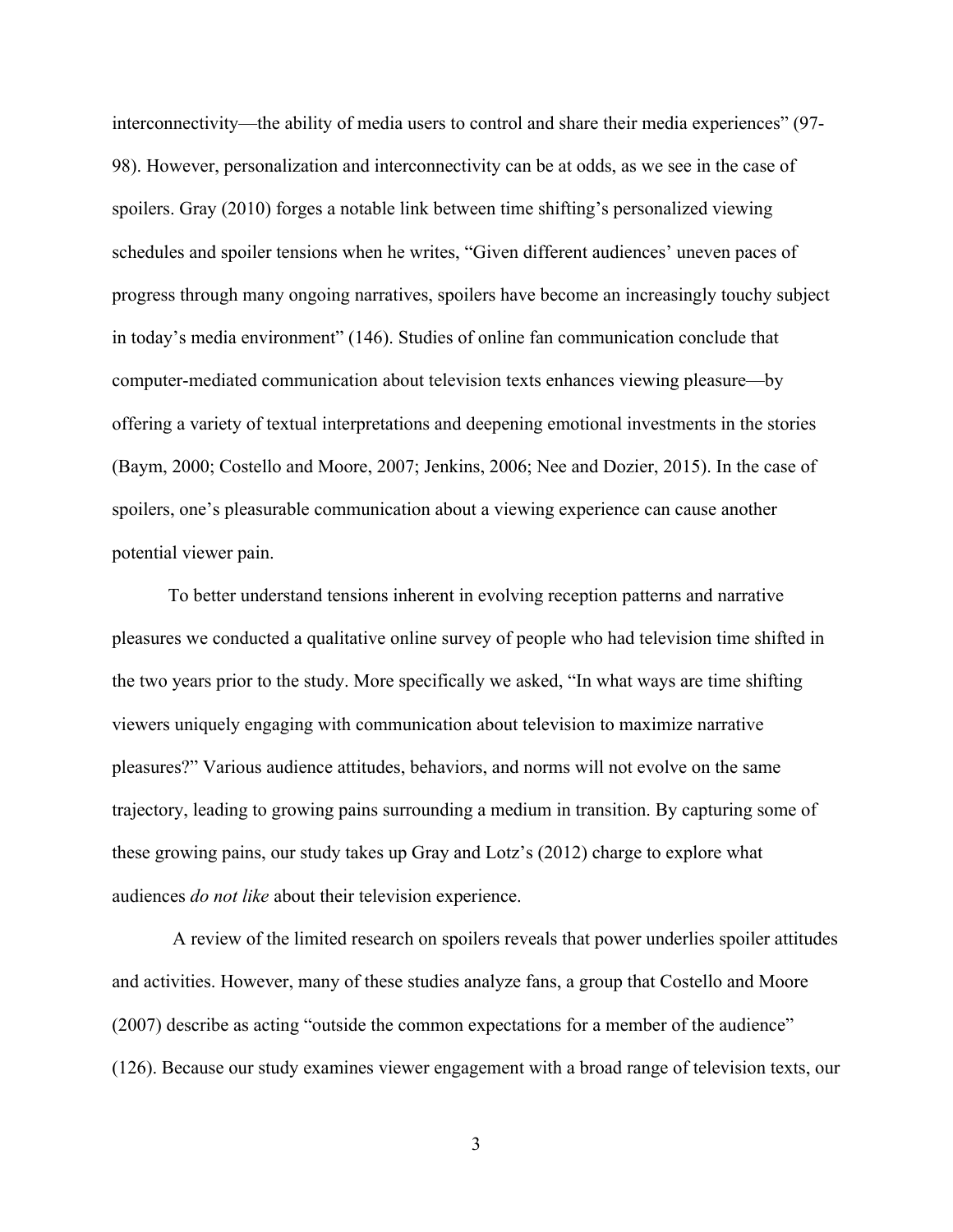findings offer a novel perspective on spoilers that is not narrative- or fan-specific.<sup>1</sup> Throughout this essay, we argue that spoiler avoiders embrace post-network era reception practices, but use network era norms to evaluate their own experience and regulate the television conversations around them. We see, however, an erosion of those network era norms in people who have either given up trying to control the television conversations around them or use spoilers to enhance their narrative pleasure. These findings suggest that television conversation norms and individual evaluations of narrative pleasures are slower to evolve than reception patterns.

#### **Methodology**

Our conclusions are based on responses we collected from 92 television time shifters through an open-ended online survey (using Qualtrics software) in fall  $2014<sup>2</sup>$ . The research was approved by our institution's human subjects research committee. Participants were recruited through the researchers' social media and email contacts, with the incentive to be entered in a drawing for one of two US\$25 Amazon gift cards. Participants had to have television time shifted in the two years prior to the study. After asking participants questions to ensure they met the study qualifications, we asked about their definition of spoilers, how they find out spoilers, their attitudes toward receiving and issuing spoilers, and their motivations to seek or avoid spoilers. Because of skip logic, the survey included either 16 questions for participants who knew a spoiler before watching their time shifted show or 13 for those who did not know a spoiler. We intentionally excluded shows that had all in-one-releases such as *House of Cards* and *Orange is the New Black* because individual episodes had no benchmark air date. The time shifted shows earning the most mentions were *Breaking Bad* (N=16), *Game of Thrones* (N=12), *The Walking Dead* (N=11), *Dexter* (N=10), *How I Met Your Mother* (N=10), *Downton Abbey*  (N=9), and *Supernatural* (N=9).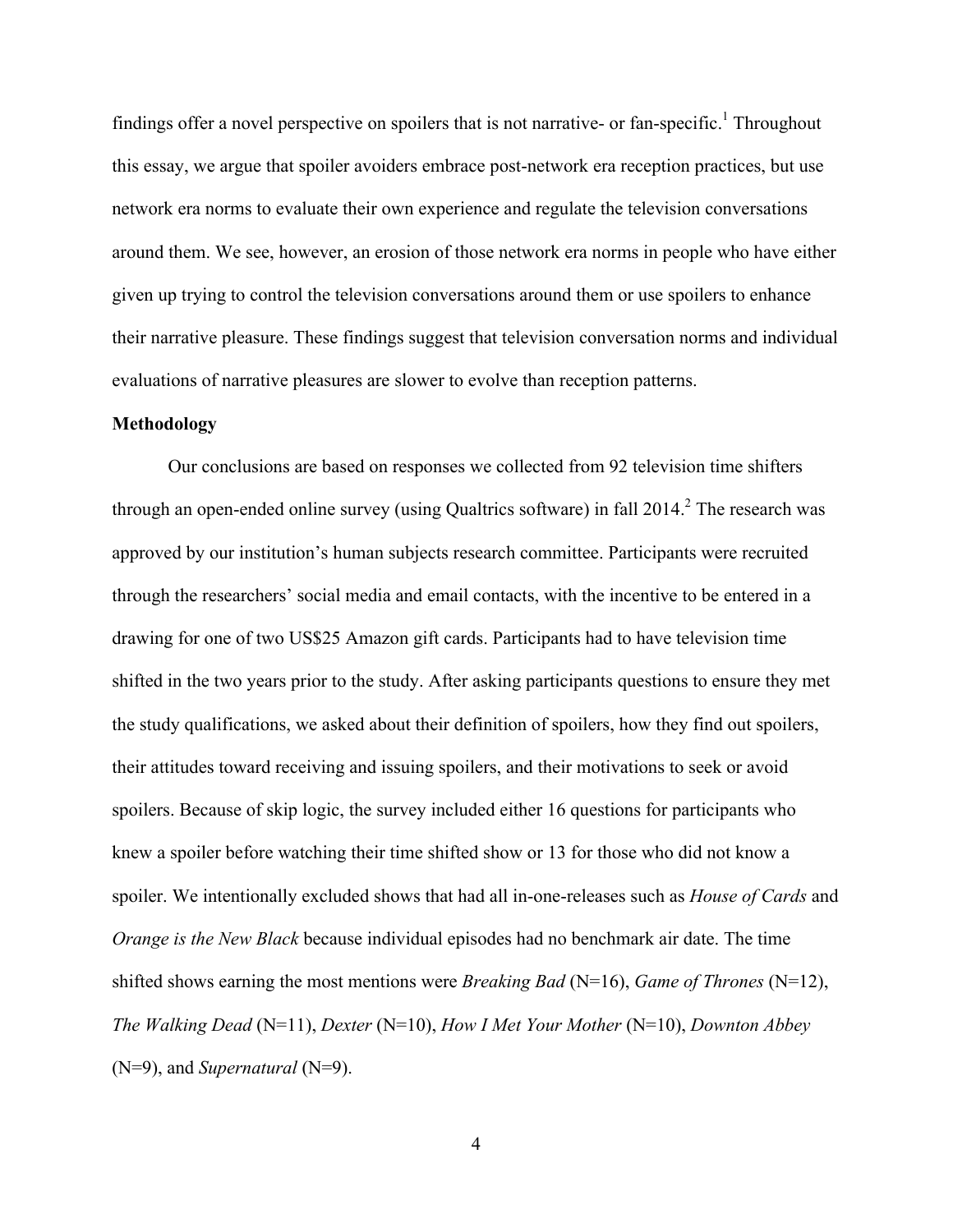The study participants included 69 women and 23 men. They ranged in age from 18-71, with an average age of 36. The participants' racial and ethnic identifications were as follows: American Indian (N=2), Asian American (N=1), Caucasian (N=81), and Latina/o (N=3). Three people identified with multiple races and/or ethnicities. Two chose not to answer this question. The study participants skewed higher than the U.S. population in terms of educational attainment: high school diploma or General Equivalency Diploma (N=1), some college (N=8), Associate's degree (N=3), Bachelor's degree (N=29), and graduate degree (N=49). Two participants did not report their educational attainment.

The length of responses to individual questions ranged from a single word to six sentences, with the responses collectively taking up over 40 single-spaced pages. The authors began analyzing the responses by separately making notes of repeated themes. Next, we compared notes and mapped out common categories. Through our discussions, three themes emerged regarding spoiler definitions: spoiler quality, spoiler temporality, and viewer investment. When analyzing spoiler behaviors, two pairs of linked tensions emerged from the time shifter responses: committed vs. not committed to the show and curious about the show vs. preserving the show's surprise. The analysis was largely inductive but with a hint of deductive reasoning: we were "sensitized" (Lindlof and Taylor, 2011: 247) to particular themes after reading other spoiler studies and deductively put our work in dialogue with findings from other studies where appropriate. The upcoming pages offer support for these themes along with a twopart literature review that addresses spoiler definitions first and behaviors second.

## **Evolving spoiler definitions**

Contested definitions of "spoiler" are undoubtedly part of the touchy television climate Gray observed. Media studies scholars writing from a network era perspective often define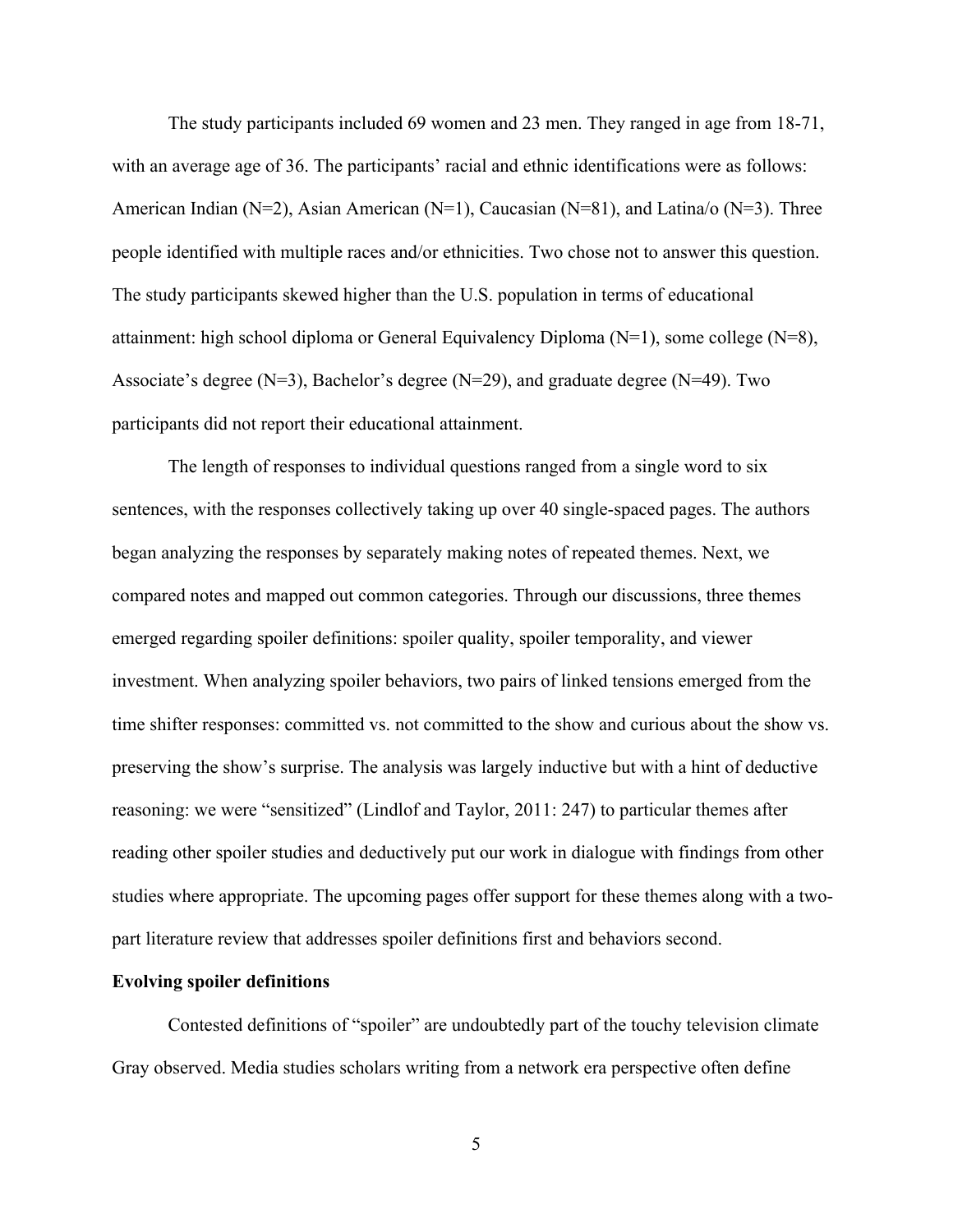television spoilers in terms of a formal air date (Baym, 2000; Booth, 2010; Hills, 2012). This network era perspective accurately captures the production conditions, popular content delivery technologies, and viewing patterns characterizing the years in which the scholars were writing. Booth (2010) writes, "Spoilers attempt to reveal key pieces of information for a media object's narrative before the producers of that narrative release that information to the public" (109). Under this rubric, the Red Wedding could only be spoiled until HBO aired the scene.

Although spoiler temporality is rigidly defined in the network era, the content of the spoiler is not. Gray and Mittell (2007) put forth a perspectival take on spoilers in their study of Lost viewers: "The definition of 'spoiler' varies somewhat in the eyes of the beholder, as any revelation of yet-to-unfold narrative developments could be viewed as a spoiler by some [….]" Gray and Mittell move in a more audience-centered direction, but their use of the phrase "yet-tounfold" still maintains a network era traditional temporal hinge, one dictated by the formal channels of production and dissemination, not on user choice of scheduling and engagement.

Just a few years after *Lost* concluded, users were increasingly exercising choice and engaging shows on their own schedule and pace. A 2014 Nielsen survey found that 50% of some networks' viewers in the 18-34 age group time shifted within seven days of an episode air date ("Building Time-Shifted Audiences"). A more recent scholarly definition captures the flexible temporal view predicated on this time shifting surge: Johnson and Rosenbaum (2015) define a spoiler as "premature and undesired information about how a narrative's arc will conclude" (1069). "Premature" does not mean the information comes before an official release; instead, prematurity is defined by the one receiving the information. Although Johnson and Rosenbaum call a spoiler "undesired information," they state in a conclusion to a separate study "spoilers do not have a universally positive or negative impact on the audience's experience" (Rosenbaum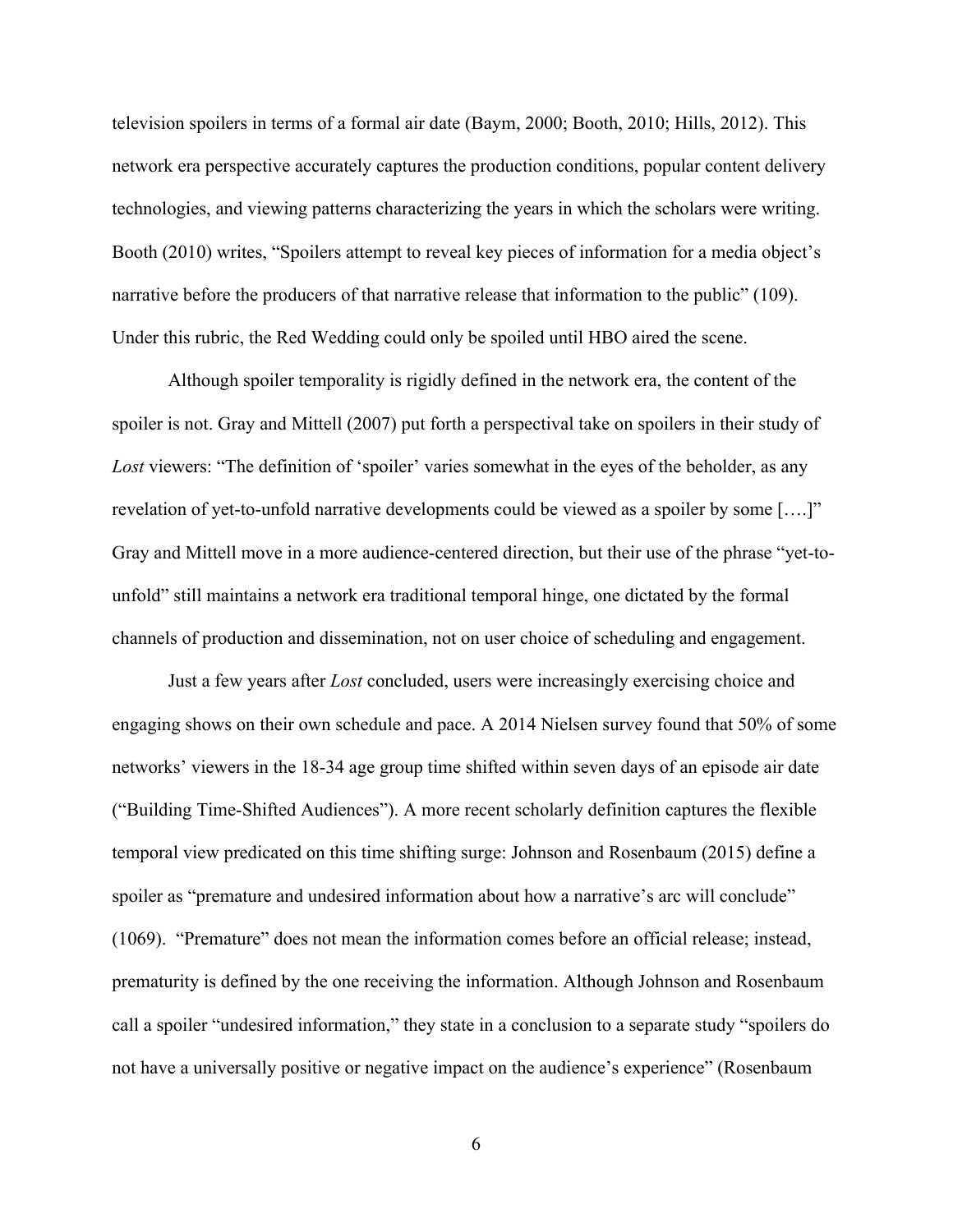and Johnson, 2015). Gray and Mittell also found in their 2007 *Lost* study that spoilers are not universally hated. Just as a Valentine's Day conversation heart will command, "spoil me," television spoilers can indeed be a desirable indulgence. Drawing from previous research and our findings, we posit three key features of spoilers in the post-network environment that provide a foundation for our analysis: 1) spoilers can occur after a text has been officially released, 2) viewers have individual judgments about what information constitutes a spoiler, and 3) spoilers can evoke a range of positively- and negatively-valenced viewer reactions.

#### *Time shifter spoiler definitions*

Study participants were asked if they knew narrative information about one of their time shifted shows before viewing. Those who answered "yes" (N=43) were asked to answer additional questions about that experience. Three common types of "spoiled" information emerged from that group of answers: character death  $(N=20)$ , romantic relationship change  $(N=8)$ , and character survival  $(N=6)$ . This information about what qualitatively constitutes a spoiler helps shed light on why dramas, with greater instances of character deaths or tenuous survivals, might trip viewers' spoiler radars. These plot twists can indelibly alter the narrative course, thus encouraging time shifters to recognize them as spoilers that could have a strong impact on a viewer's narrative experience.

All participants were prompted within the survey to respond to Wikipedia's definition of a media spoiler: "an element of a disseminated summary or description of any piece of fiction that reveals any plot elements which threaten to give away important details concerning the turn of events of a dramatic episode." Participants extended the definition by clarifying what it means to give away an "important detail." A detail was often deemed important because of the way the audience member reacted. Brooke (white female, 37) defines a television spoiler as "something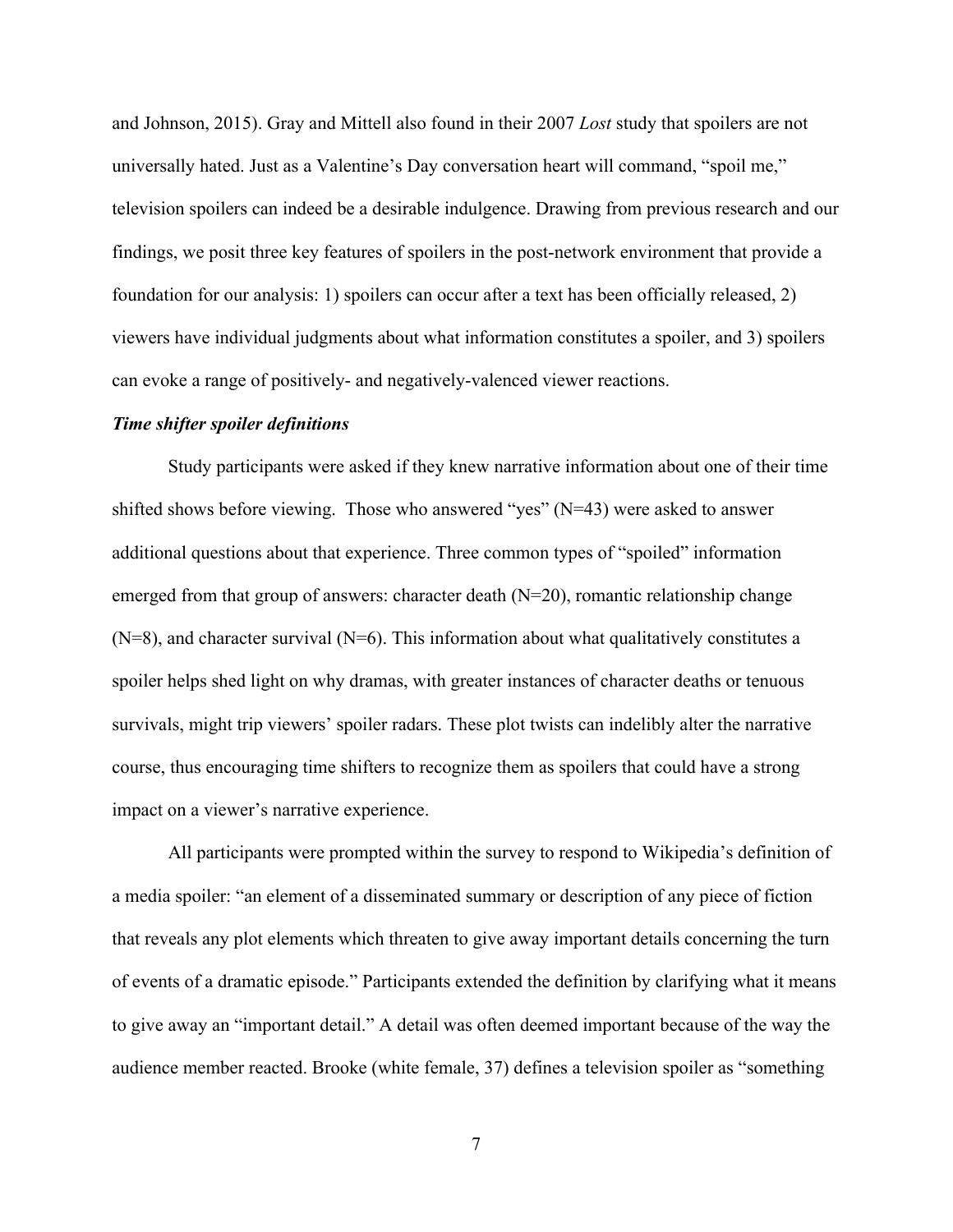that gives away the good parts of the episode or series as a whole."<sup>3</sup> Although deaths were the most commonly cited spoiler type, even they can be seen as a "good part" of a series because they are often unusual, memorable, and have a long-term impact on the story line. Christopher (white male, 34) echoed points of Brooke's statement, but provided a wider range of examples: He wrote that "even expressions of whether an ending was good or disappointing, or whether it was incredibly exciting, may take away from my own experience." Knowledge of others' reactions colored Christopher's engagement with a narrative. He wanted his experience with the show to be unsullied.

Whereas Christopher sought control over a range of discourse surrounding his shows, other participants proposed limitations on spoilee's rights. From this perspective, a spoiler can lose its protection over time, making the plot information part of the public domain for people to talk about without discretion. Christina (white female, 31) wrote that spoilers have a shelf life, albeit an ambiguous one: "[A]fter a certain amount of time, you can't really call a spoiler alert. So when people today want to avoid a spoiler for, say, *Firefly*, then I call foul because it's been years since that has aired and is widely available for viewing." This definition also falls in line with what Adele (white female, 32) wrote about viewer responsibility: "A spoiler is information about a 'recently aired' TV show; nothing annoys me more than people who [complain] about 'spoilers' from shows that aired like 10 years ago." Both Christina and Adele pushed back against spoilees' assertions of temporal hegemony, putting responsibility back on the spoilees to have that pleasurable viewing experience or let the television conversation march on.

Jenkins writes that convergence is not simply a change in available media technologies: "Convergence occurs within the brains of individual consumers and through their social interactions with others" (2006: 3). Complaints about spoilers for shows a decade old illustrate a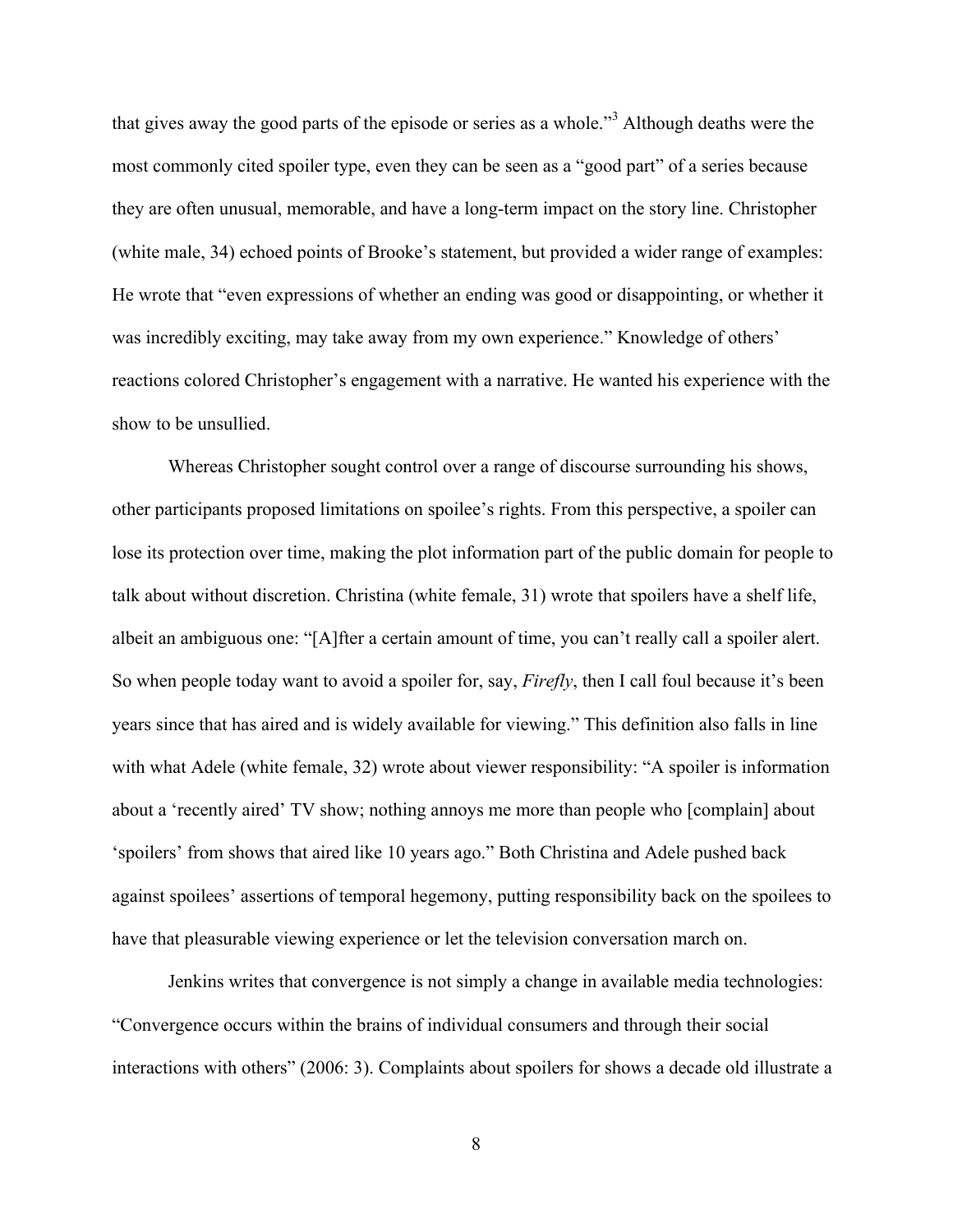psychological shift comprising convergence culture: all shows at my disposal are *potentially* pleasurable viewing experiences that I have a right to protect. These comments about temporal restrictions implicitly acknowledge the power of spoiler-avoiders to control (or try to control) television commentary by discursively disciplining those who speak about content. Both spoiling and restricting the discussion of spoilers can infringe upon individualized audience pleasures. James (white male, 40) offered one method to decide on whose television pleasure "rights" take precedence: "I would add to the end of the Wikipedia definition, '...presented to an individual or individuals who currently watch the show, have plans to continue watching the show, and could potentially have the experience of encountering the information in the natural course of watching the show chronologically impaired due to the spoiler.'" James' proposal restricts the policing activities of spoiler avoiders—they must first be invested in a show to have spoiler-restricting rights—thus carving out more space for television discussions.

#### **Spoiler players, power and behaviors**

Because of their ambiguous definition and varied effects, spoilers are a prime site for negotiating power dynamics. Gürsimsek and Drotner (2015) offer a fitting overview of the stakeholders involved, writing "spoilers reveal negotiations of power and authority amongst online audiences, bloggers and followers and between audiences and producers." The power dynamics reflect both deep-seated hierarchies, such as producer to audience (see, for example, Jenkins, 2006; Hills, 2012; Hills, 2015), and potentially horizontal power relations, such as viewer to viewer. The boundaries between stakeholders have not just blurred; the circumference around stakeholders has enlarged. Stakeholders with power in industry or power in the fan epistemological economy find themselves answering to fair weather fans and new viewers. The show is something not-yet-viewers *could* care about and thus the narrative information is a potential corrosive.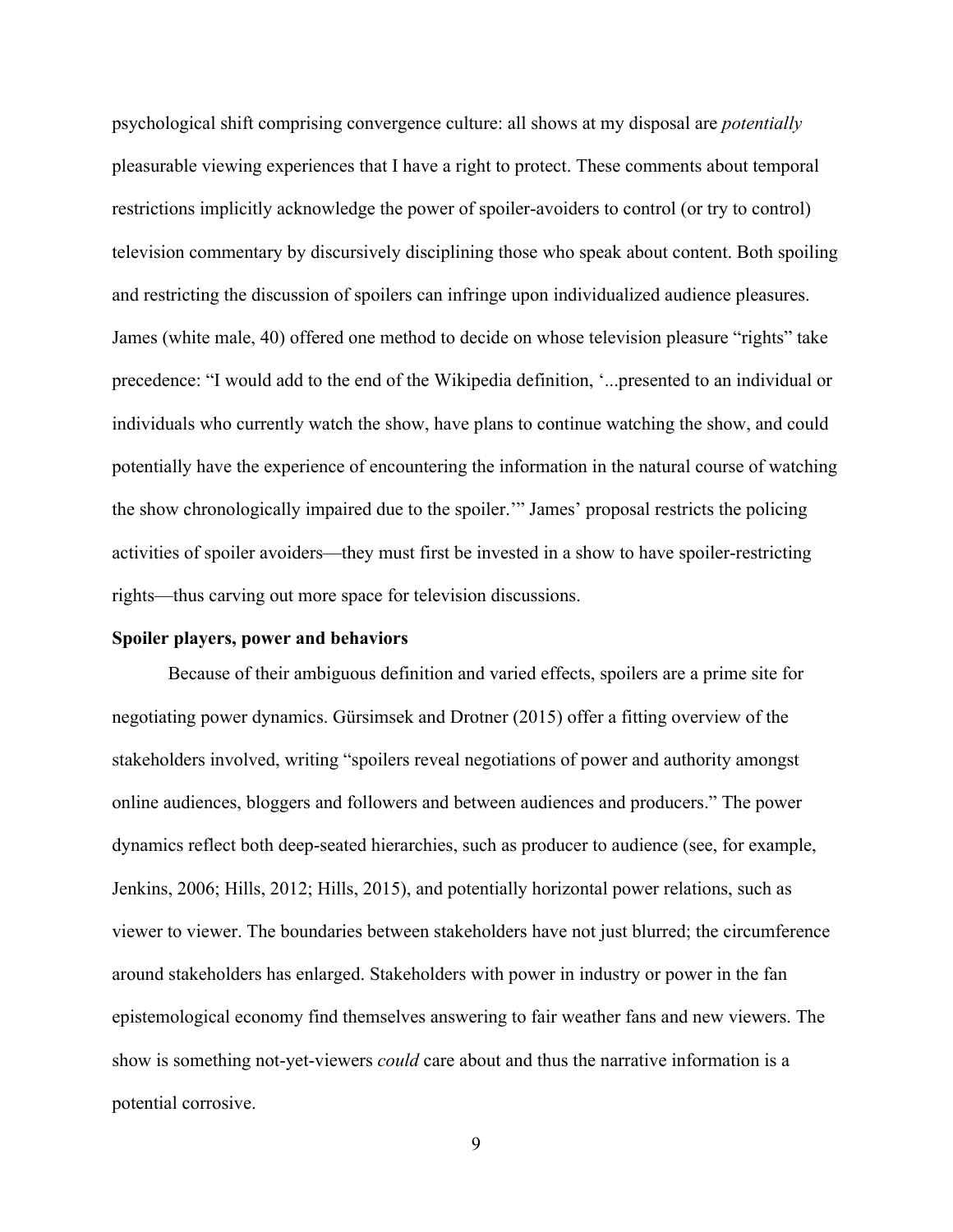Fans' and viewers' assertions of individual spoiler protections are often informed by an unwritten contract with the producers, suggesting that these two sets of discourses are mutualistic. Gray and Mittell (2007) affirm that, for many people, spoiler-seeking behavior "feels like it breaks the contract between audience and creator." As the upcoming analysis will show, there is a strong linear-viewing norm that shapes reception practices and bleeds into television discursive patterns. This norm is shaped in part by what viewers assume producers want from their audience.

Using spoilers to shape standards for narrative pleasure and establish terms for engagement among fans were central themes to an earlier Jenkins chapter on *Twin Peaks'* fan communities and an essay by Williams about *Buffy the Vampire Slayer's* online fan communication patterns. Analyzing electronic bulletin board participant practices, Jenkins observed, "Within the informational economy of the net, knowledge equals prestige, reputation, power" (1995, 59). Williams (2004) dug into the bases for the spoiler power dynamic in the *Buffy* fan community, linking the hierarchy to a chain of information revelation, noting that the most powerful members "are able to control the flow of spoilers to fans and to set the agenda of fan discussion through the revelation or concealment of specific spoilers." Based on this information  $=$  control  $=$  power equation, Williams (2004) posited, "It can be argued that spoiled and unspoiled fans occupy a hierarchy of power; with spoiler sources positioned as dominant, followed by spoiled on-line fans and then unspoiled on-line fans." Williams's text and her argument are very much rooted in the network-era of spoilers: the ability to give information and set a fan communication agenda is powerful.

While that latent power still exists, the post-network spoiler era focuses not just on information dissemination but on information insulation and related spoiler maintenance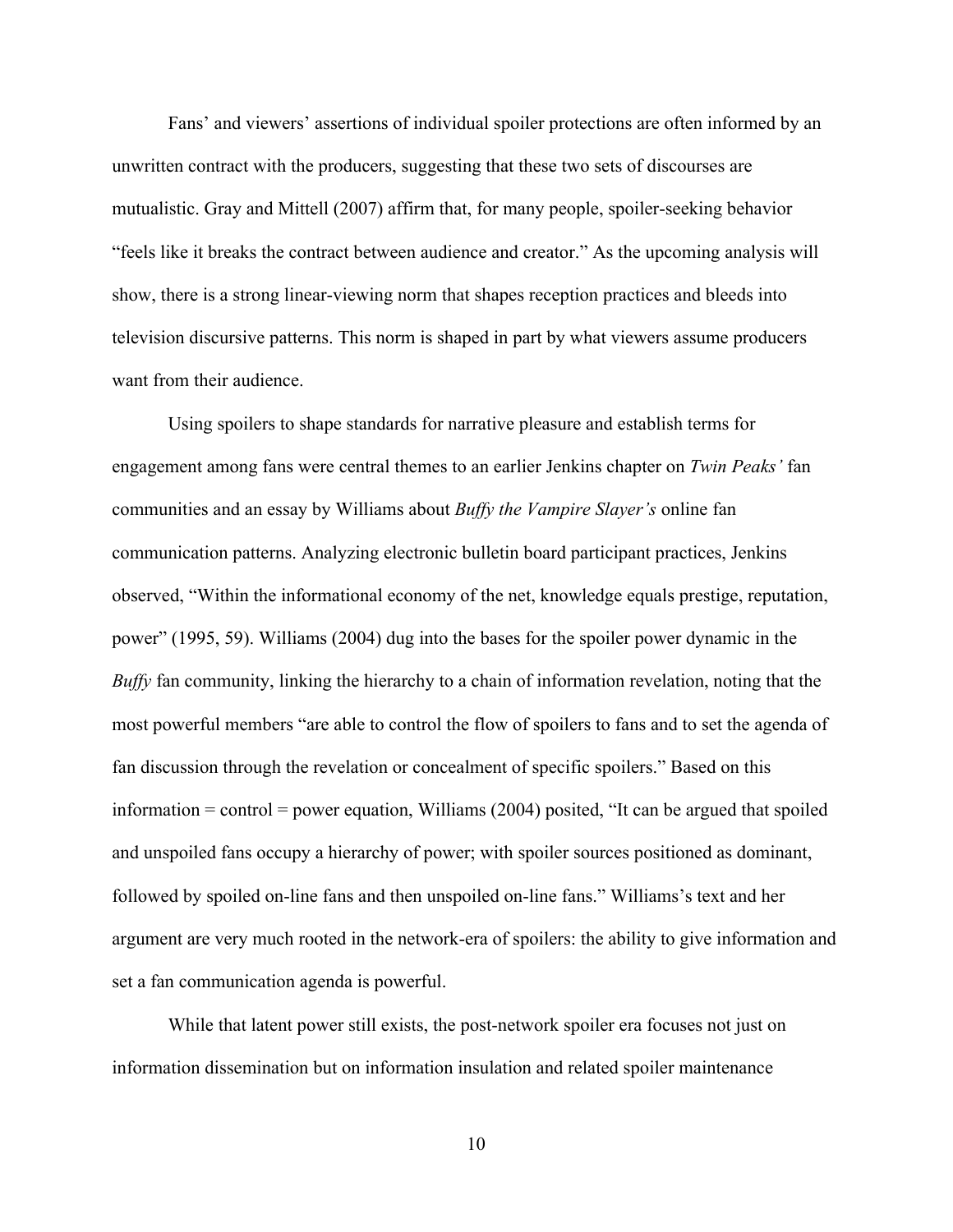behaviors: Can you find information you want? Alternately, can you avoid information you do not want? Jenkins offers a finer parsing of spoiler preferences within *Survivor's* knowledge community, considering "whether each community member should be able to set the terms of how much they want to know and when they want to know it" (2006: 54-55). Jenkins' discussion of individual rights gestures in a post-network spoiler direction, broadening the definition of spoilers to include already-aired content undermines traditional seats of power. Adding Jenkins' argument to our equation, we see that *information or information insulation* also = control = power in the post-network era.

## **Range of reactions**

We found that all study participants' spoiler behaviors could be classified into one of four categories: avoid  $(N=47, 51\%)$ , seek  $(N=7, 8\%)$ , ambivalent  $(N=26, 28\%)$ , or disinterested  $(N=12, 13%)$ . The percentages are used to present a picture of the nuanced relationships study participants had with spoilers and are not meant to generalize about the broader population. We unite the first three categories—avoid, seek, and ambivalent—under our label of "spoiler maintenance behaviors." These are the ways that viewers take an active role in regulating their exposure to spoilers. The final category, disinterested, refers to people who did not actively work to control their exposures to spoilers. The following pithy quotes capture a range of responses:

Jody (white female, 30): "I love it! I am a spoiler whore."

Carl (white male, 69): "If I hear one, I usually don't care."

Tate (American Indian male, 71): "I consider [television narrative content] all part of the conversation stream. Some things I know about; others, I don't."

Rosie (Latina, 54): I avoid them. I would rather find out organically, if possible. Belinda (white female, 35): "I hate it!! It ruins the show!"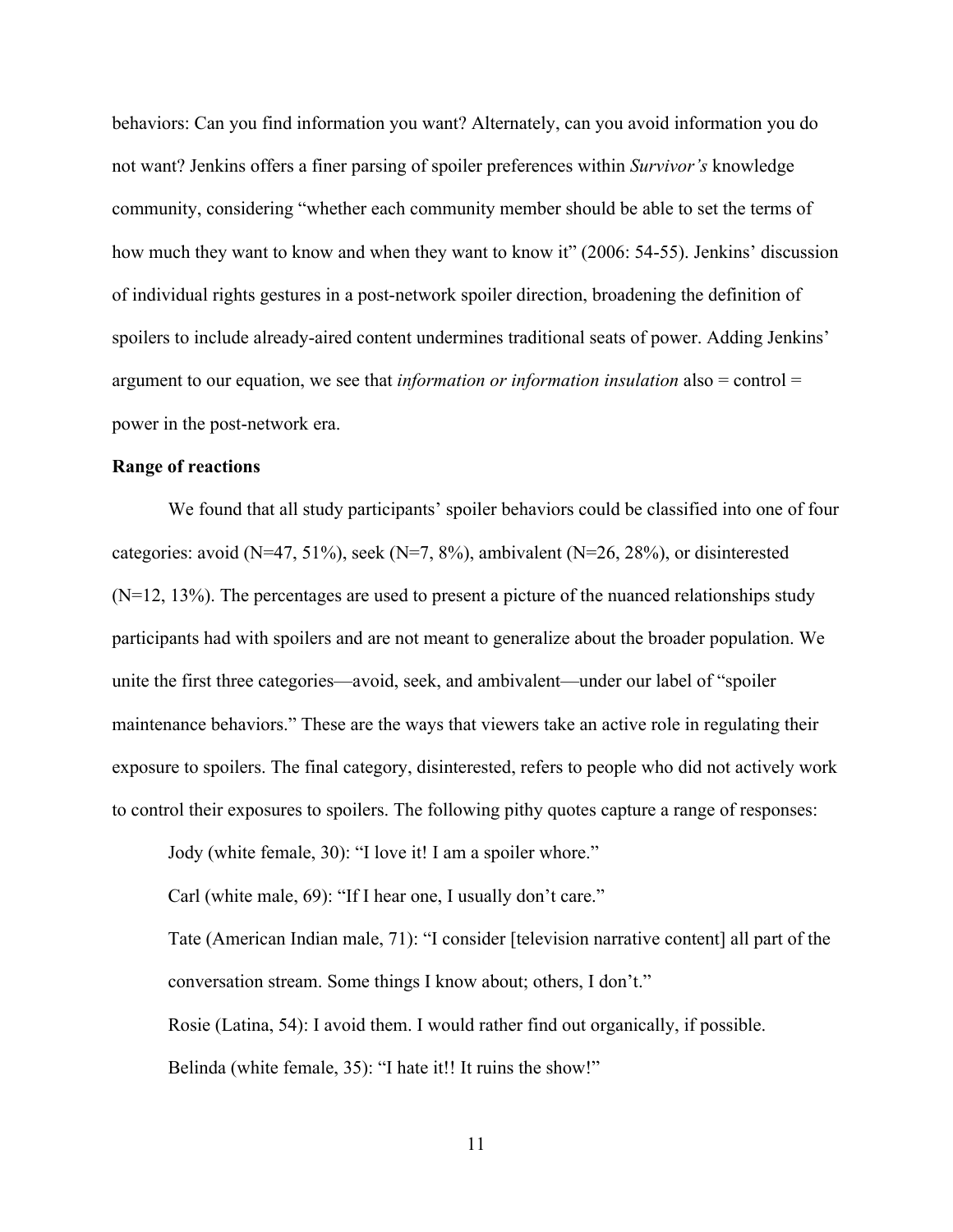These brief responses offer an attitudinal snapshot. The upcoming pages explain *why* viewers react this way. The first section proposes a relationship between being invested in a show and avoiding spoilers. The latter sections offer sub-themes within the pro-spoiler, anti-spoiler, ambivalent-toward-spoiler camps.

#### **Spoiler ambivalence: Hide and seek**

When asked, "What motivates you to either seek out television spoilers or avoid them?" 28% of our participants acknowledged that they engage in various types of spoiler maintenance, depending on the viewing situation. These nuanced responses give us insight into some convergence culture tensions: narrative information is widely available on the internet, but under what conditions are time shifting viewers likely to seek it out to enhance their narrative pleasure? Jacob, Kay, and Debbie noted that curiosity might lead them to seek spoilers—but only if they were not fully committed to the show:

Jacob (white male, 32): "If I'm really enjoying the show, I try to avoid them. If I'm not sure I want to continue watching it, I seek them out."

Kay (American Indian female, 28): "I will seek out television spoilers if I have no intention of watching previous episodes, but want to begin watching a later season of the show."

Louise (white female, 22): "I seek them out if I really am dying to know information, and

I won't be able to watch the show for awhile. I avoid them if it's a current show I love." These responses suggest that spoiler maintenance can be predicated on the (in)stability of a viewer's investment with a show. Engaging with spoilers offers a non-traditional, often nonlinear journey through a narrative. Jacob uses spoilers almost like a *TV Guide* to decide if he wants to stay involved with a show. Kay uses spoilers as a form of CliffsNotes so she can move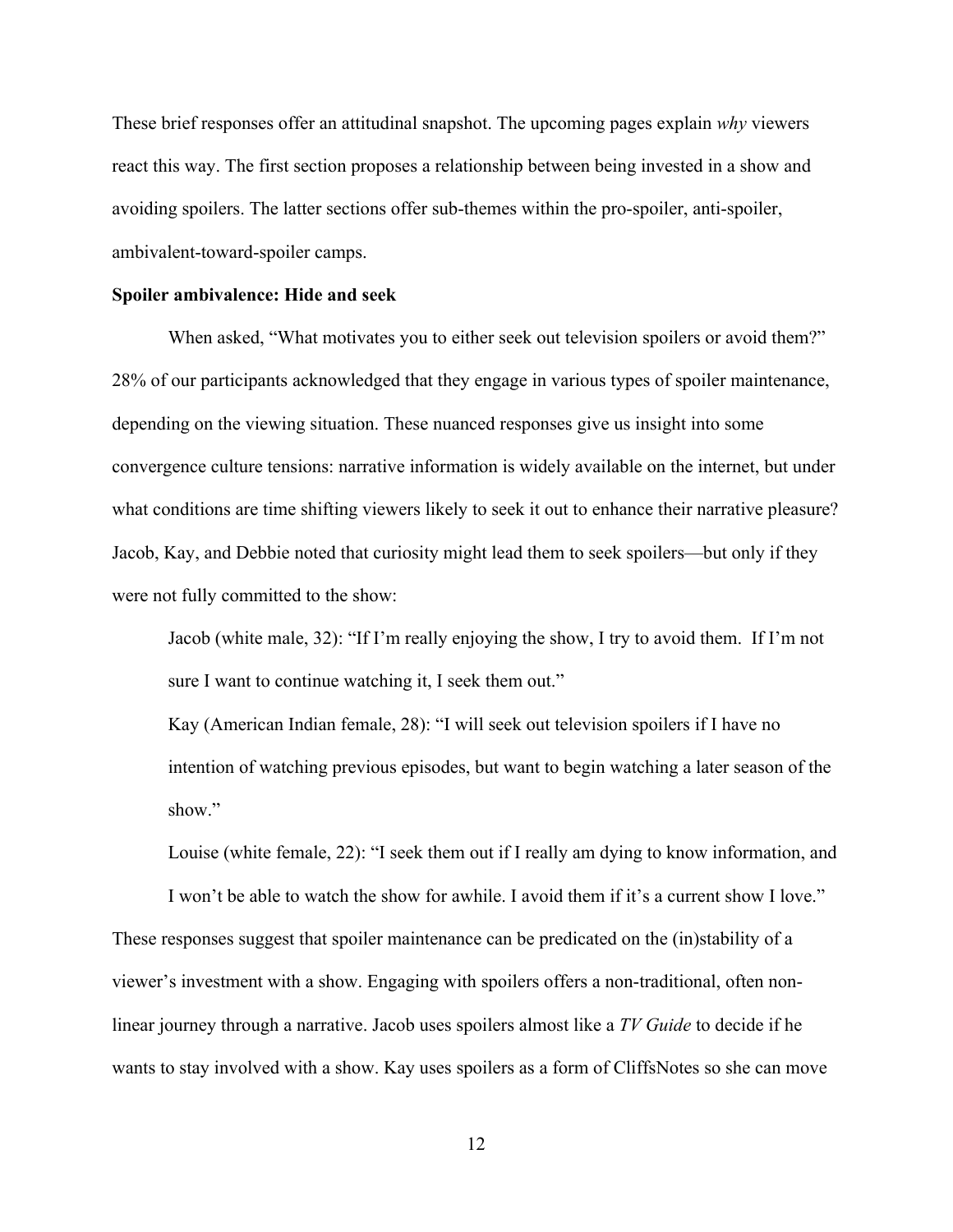onto more desirable parts of the narrative. Louise's phrase "dying to know" indicates that she rejects a producer's pacing and control if the story has suitably piqued her interest. In each case, spoilers were used much like time shifting: to maximize viewer convenience.

Clara's (white female, 28) detailed answer about her spoiler avoidance/seeking behaviors enhances the understanding gleaned from the quotes above. She noted that her spoiler behaviors are determined by "the amount of time and interest I have invested in a show," further explaining, "If I have watched 7 out of 9 seasons, I do not want to hear info. If I am new to a show, or I don't care as much about a show, I won't be upset if I get info early. Dramas tend to be ruined more than comedies, etc. for me because you are involved in these actors' lives for potentially months or years." Clara's explanation, including her genre-specific attitudes, reveals that she measures her television show investment not just in terms of time (7 out of 9 seasons) but also by emotional output. Dramas occupy five out of the six slots for most time-shifted shows from our study participants, and Clara offers a possible explanation for that result by noting that the shows invite you into the characters' long-term struggles.<sup>4</sup> After analyzing activity on the Television Without Pity site, Andrejevic (2008) put forward a consumptive metaphor of audience activity: "the effort they put into the shows they watch increases their own viewing pleasure" (2008: 30). While Andrejevic's (2008) article focuses on contributing to discourse about television as a form of pleasurable work, our findings extend the consumptive metaphor by noting that the *defense* of an investment is a form of labor that can enhance or at least preserve viewing pleasure.

The gamut of spoiler preferences described here contradicts the findings of Gray and Mittell's (2007) in-depth qualitative survey of *Lost* fans. The authors concluded that, for some, seeking spoilers was a practice borne out of affection for the show*.* Our discourse suggests a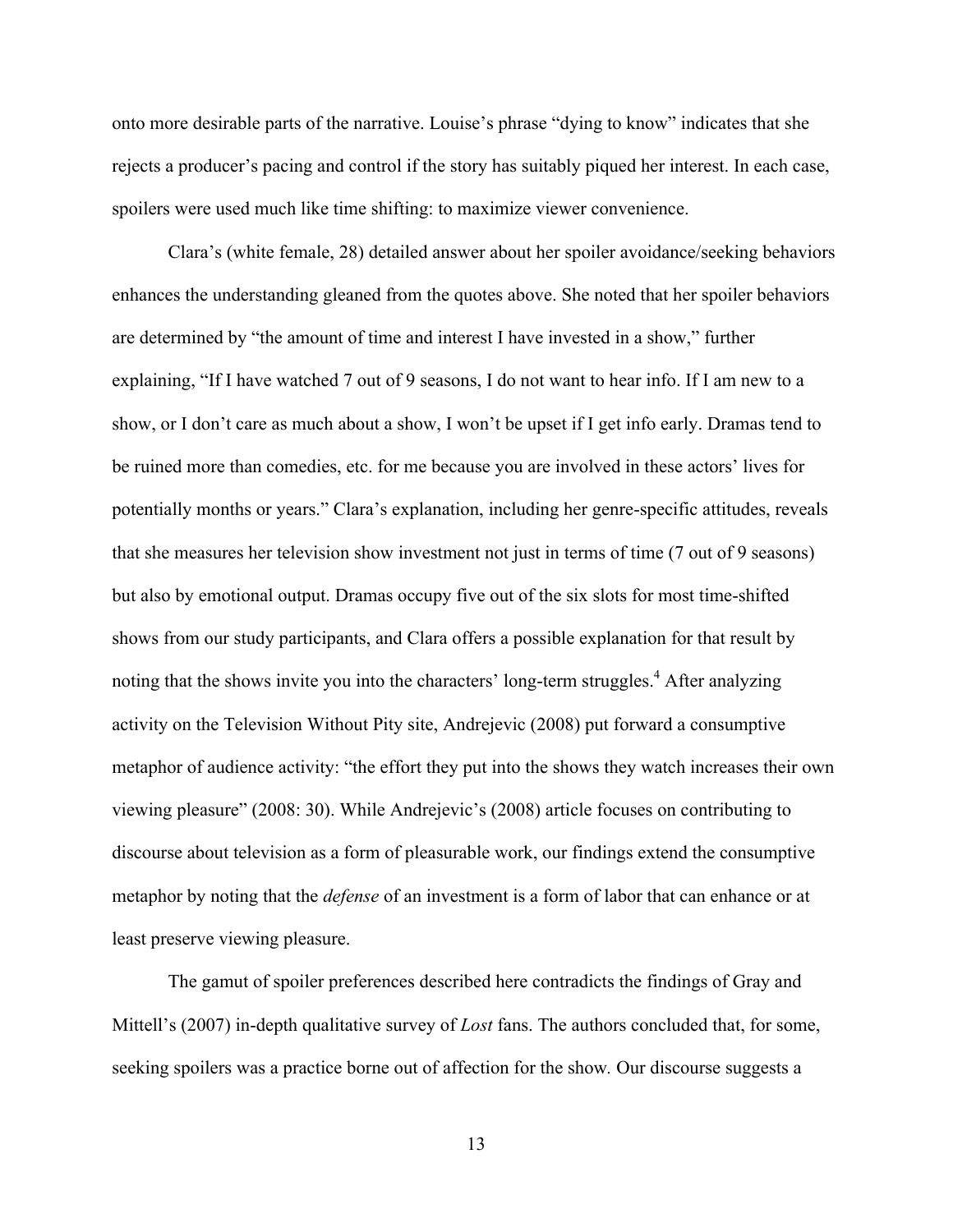clearer divergence: that investment in a show commonly relates to spoiler avoidance (the protection of a long-term investment), but shallow interest in a show often relates to spoiler seeking. A viewer's affection for a familiar, favored narrative can galvanize her or his assertions of power over the discourse surrounding the text—power to seek, contribute to, or regulate the discussion of spoilers. Those with shallow interest in a show may use spoilers to gradually detach from a show or make decisions about further investments in the show.

#### Spoiler avoidance

#### *Maintain surprise or suspense*

The words suspense or surprise appeared in 26 responses to explain spoiler avoidance. Within the surprise/suspense discourse, two sub-themes emerged: 1) suspense and surprise were linked to enjoyment and 2) experiencing the surprise gave a sense of presentism in the unfolding narrative. The link between suspense and enjoyment aligns with Johnson and Rosenbaum's (2015) quantitative findings that unspoiled stories were "marginally more fun" and "significantly more suspenseful" than spoiled stories (1079). The theme of presentism offers an additional explanatory mechanism for the pleasure in suspense.

Several participants thought that the suspense was one of the most enjoyable parts of the viewing experience, and that experience would be greatly diminished upon learning a spoiler. Heather (white female, 35) linked the experience of television suspense to novelty: "I avoid - and will not watch a show once I've been spoiled - because so little in television is not formulaic, that I don't want to spoil those rare moments where something new or genuinely surprising happens." Paul (white male, 30) explained his spoiler stance with a gift-receiving analogy: "I avoid [spoilers] because learning what happens in a series before actually watching it and enjoying it play out ruins the dramatic suspense, much like knowing what you are going to get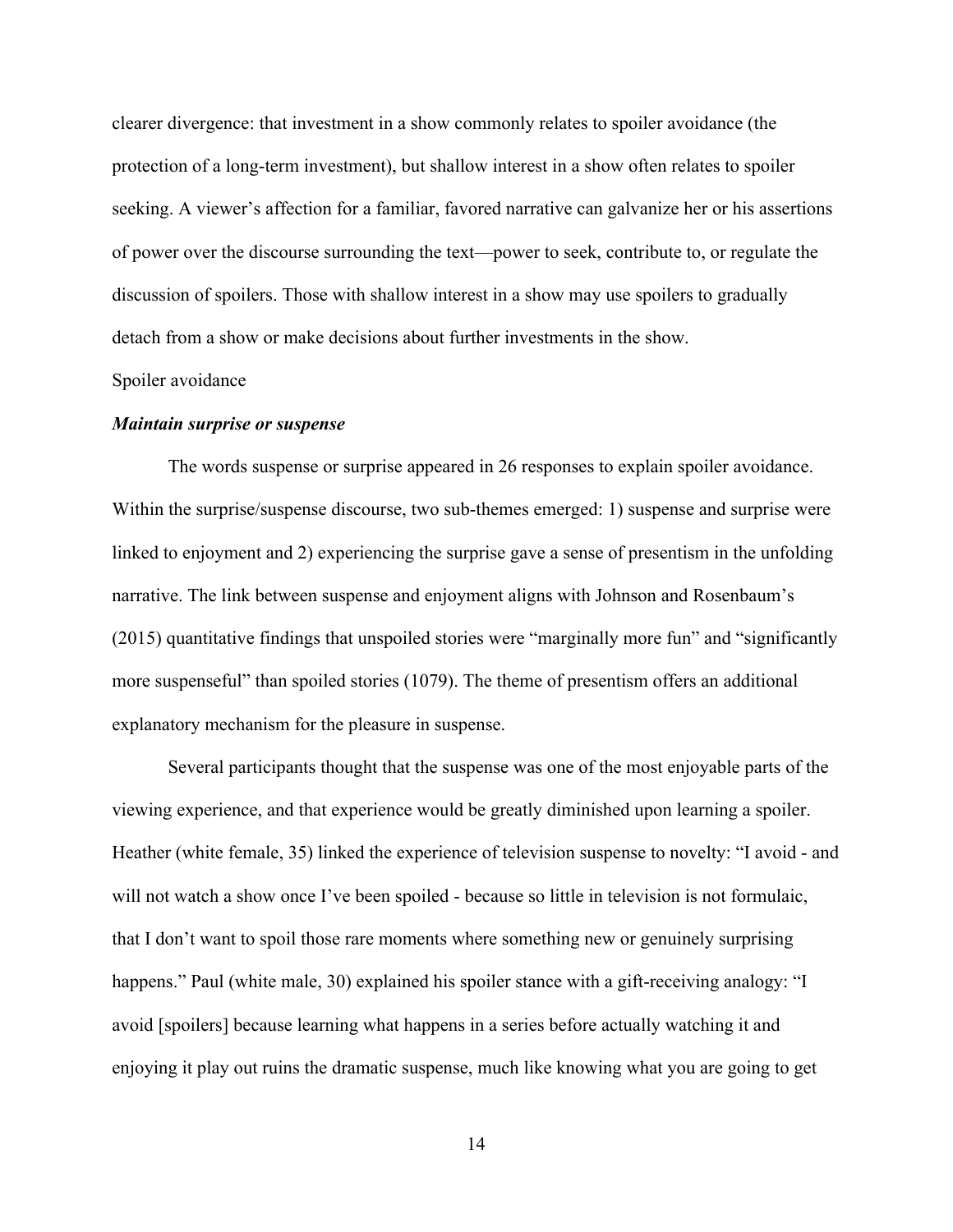for your birthday or Christmas." Birthdays and Christmas are a break from the mundane, a somewhat novel occurrence. Spoiler avoiders want to preserve the unique experience they *might* miss if they knew important parts of a show before viewing.

Experiencing surprise or suspense offers a noticeable jolt in one's mindset: I've just learned information that changes my perception of the story. When that jolt occurs outside of the show's chronology (as would happen when learning a spoiler), several participants understandably felt that they lost some of the "present" feel of the narrative:

Kathy (white female, 35): "I don't ever want to know what happens [….] I enjoy being surprised and caught up in the present story."

Betty (white female, 34): "[B]eing spoiler-free allows me to form my own opinions based on what I'm seeing as it happens, and not by what I've read or heard from others." Alexis (white female, 21): "I try to avoid spoilers because I like to be surprised. I also want the same experience as people who watched when the show originally aired, even though I'm watching a little later."

Time shifting creates a "viewer determined experience" that removes the show from the programming flow (Uricchio, 2004: 172). In addition, spoiler avoiders also want to isolate the show experience from the external flow of television discourses. Although time shifters disrupt the network model of television by dictating their own viewing schedule, many desire to maintain fidelity with the "live" TV experience. Alexis's quote provides the strongest support of this theme as she directly states that she wants "the same experience" as people who watched as the show first aired. The world of time shifting spoiler avoidance constructs a dual temporality in which the media time sphere is privatized (Moshe, 2012) but media discourses flow in their present state. It is when those two worlds collide, when we are in a post-network reception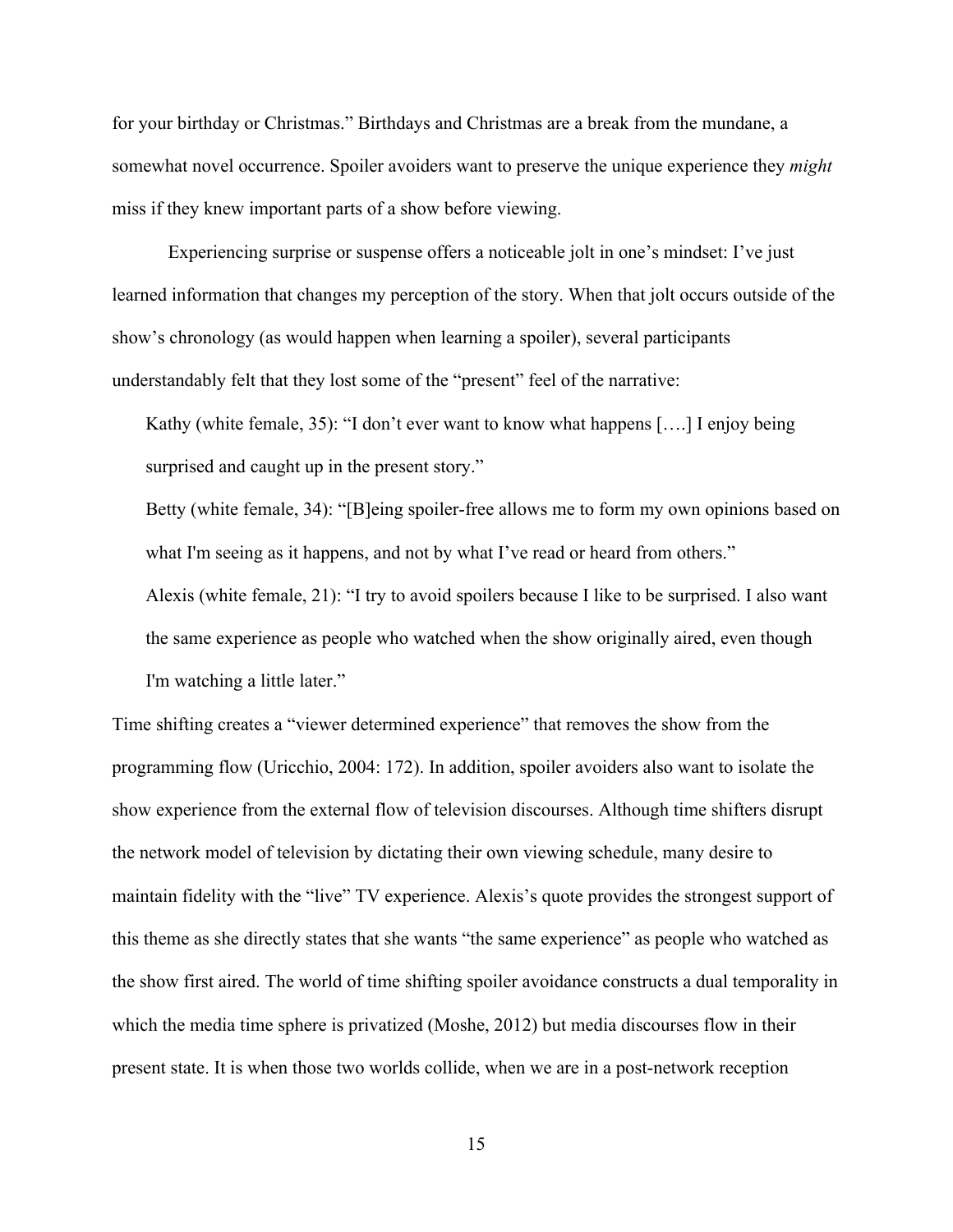environment with network era discursive practices, that time shifting spoiler avoiders face loss of agency.

#### **Author intentions**

Preserving surprise and having that "authentic" (network era) television experience was united with respecting authorial intentions in several respondents' comments. Jackson's (white male, 34) statement "I do my best to avoid [spoilers] in hopes of experiencing the work as the artist originally intended" illustrates this theme. Greg's (white male, 40) anti-spoiler attitude offers a more detailed description of his ideal television experience: "I'm a purist, so I like not knowing [. . . .] I want to see what the director was trying to do, or maybe what the writer or even the actor was bringing." The commitment to watching the show as the producers intended is inflected with auteurism, the idea of a "trusted Creator" (Hills, 2002: 131), thus illustrating the power of an unspoken contract between viewers and producers. Auteurism privileges a prescriptive mode of engagement that delegitimizes viewer opportunities for play, activity, and engagement through non-traditional means. What this purity thread also reveals is that contemporary attitudes toward textual integrity reside in self-contained narratives that are surprisingly divorced from evolving reception patterns.

One emergent thread from Gray and Mittell's (2007) study of *Lost* spoiler fans echoes this paternalistic model: some viewers disapproved of spoiler seekers because they lacked "the maturity and patience needed to follow a slowly-evolving show like *Lost* 'properly' as designed." The authors' abstract for the study describes "spoiler fans" as people "who seemingly short-circuit the program's narrative design," thus connoting ineffective functioning, or a disruption of true diegetic flow. Viewers who break those rules are judged to have violated the integrity of the experience because they miss out on delayed gratifications—namely, surprise,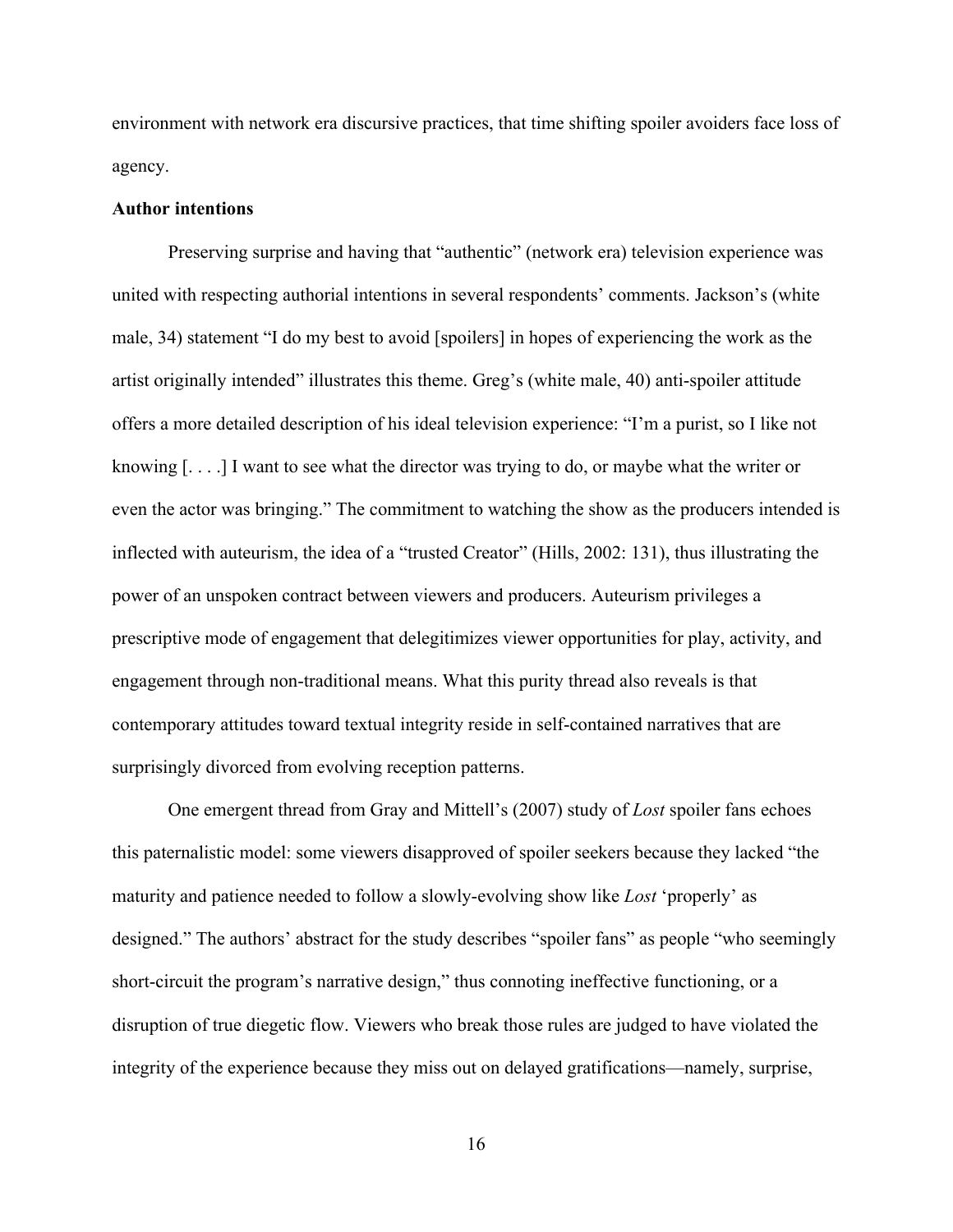suspense, and awe—that are laid out by producers. The integrity of the experience is still informed by network-era norms that are implicitly based on a linear viewing model and definitive spoiler temporality.

Karen (white female, 52) provided specific support for her anti-spoiler motivation, writing, "I avoided spoilers about the *How I Met Your Mother* series finale because I wanted to watch the show as it was intended to be seen, and to be surprised." Engaging in a "pure," authorcreated experience can be more important for a finale (compared to other episodes) because the finale constitutes an "extended ritual of farewell" that "give[s] audiences satisfying last moments with the characters" (Todd, 2011: 858). It is a crucial time to pay respect to the characters, story, producers, and fellow viewers. Finales are also one of the remaining vestiges of network era appointment television, eschewing convergence era convenience so that one may take part in the live viewing of a media event (Dayan and Katz, 2000) and feel like part of a community (Morreale, 2000; Todd, 2011). Karen time shifted the finale but created a pseudo-media event by watching under similar conditions as the live viewers.

## **Embracing spoilers**

The next sections include discourse from the study participants who always or sometimes enjoyed spoilers. These participants were pleased with their television experiences. Compared to spoiler avoiders, they applied different criteria when assessing that pleasure. More specifically, they used spoilers to minimize their negative feelings when experiencing suspenseful content and they embraced an enjoyable holistic journey through the narrative rather than placing emphasis on plot twists.

### *Mood management*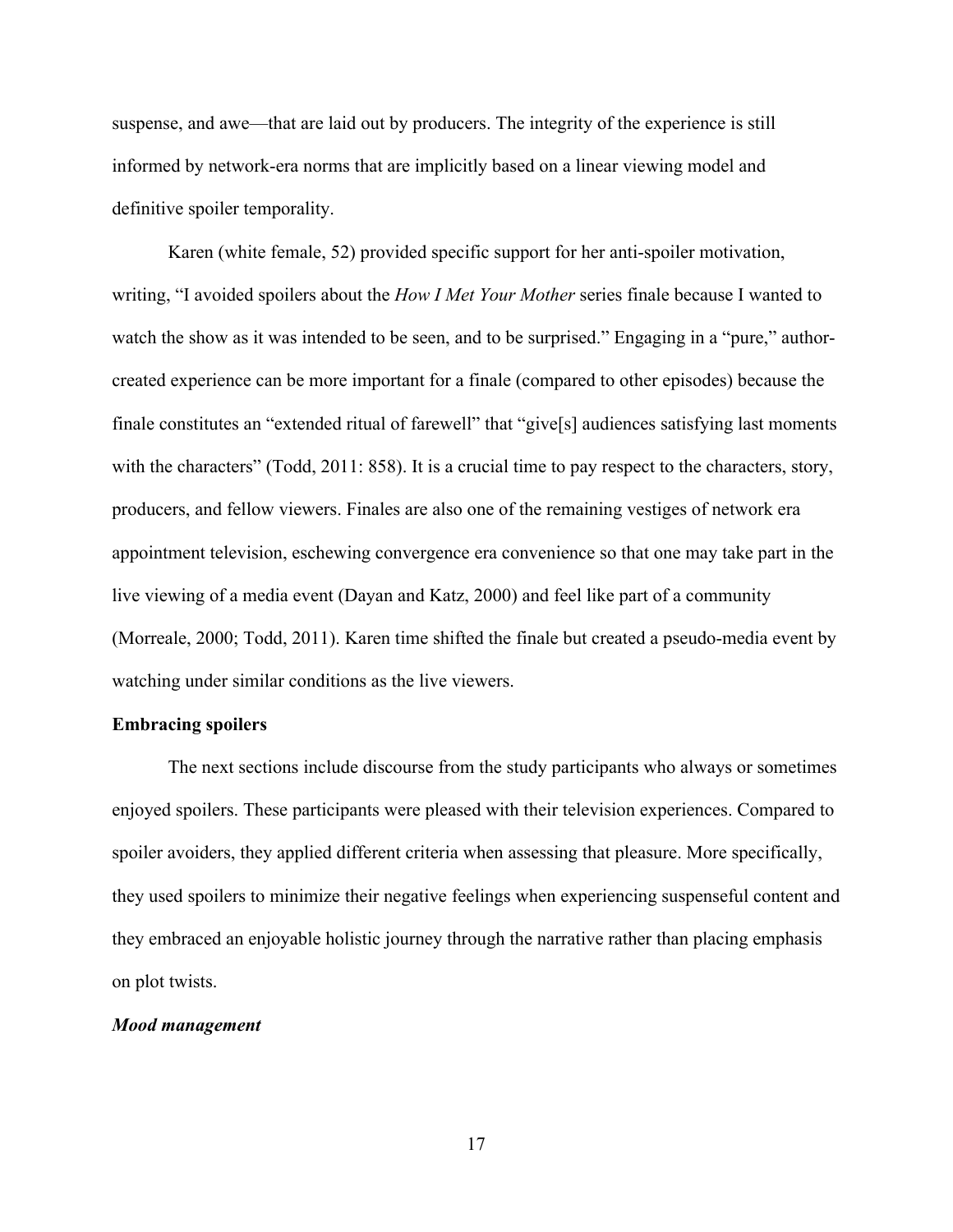Johnson and Rosenbaum (2015) state that exposure to spoilers "appears to diminish the capability of media to induce positive emotions […] and would therefore hinder the ability to manage moods" (1084). Our discourse captured in this section suggests that spoilers may not induce positive emotions, but they can insulate viewers against negative emotions such as anxiety (the dark side of suspense). Women tend to have stronger self-reported fright reactions than men (Cantor, 2009: 299). Several of our study participants, all women, sought or accidentally found greater control over their negative emotions by finding out spoilers for particularly scary or sad shows. These findings resonate with Hills' (2012) argument that spoiler fans are "protecting their emotional attachments" (115) to shows and characters in an attempt to "contain ontological insecurity and process it back into a sense of security" (114). Most participants whose responses contributed to this thread noted that spoiler seeking to reduce anxiety was an infrequent, genre- or narrative-specific behavior for them—or they just stumbled onto the spoiler and had a favorable outcome.

Isabelle (white female, 27) stated that "with more emotionally trying TV shows, I seek out spoilers to prepare myself so it doesn't trigger anxiety." Emotionally trying can refer to many different media experiences. Dolores (white female, 64) preferred the word "scary" to describe stories for which she does not "mind hearing about the events." Dolores focused on *The Walking Dead* in her response to one survey question, writing, "This is a violent show. Knowing sometimes that the character was just evil or good helped get through the creepy parts." Learning narrative or character information before viewing can be considered what Cantor (2009) identifies as a noncognitive desensitization strategy. Spoilers can help viewers deal with the narrative twist in a sensory-deprived way before witnessing the vivid, televised scene. In this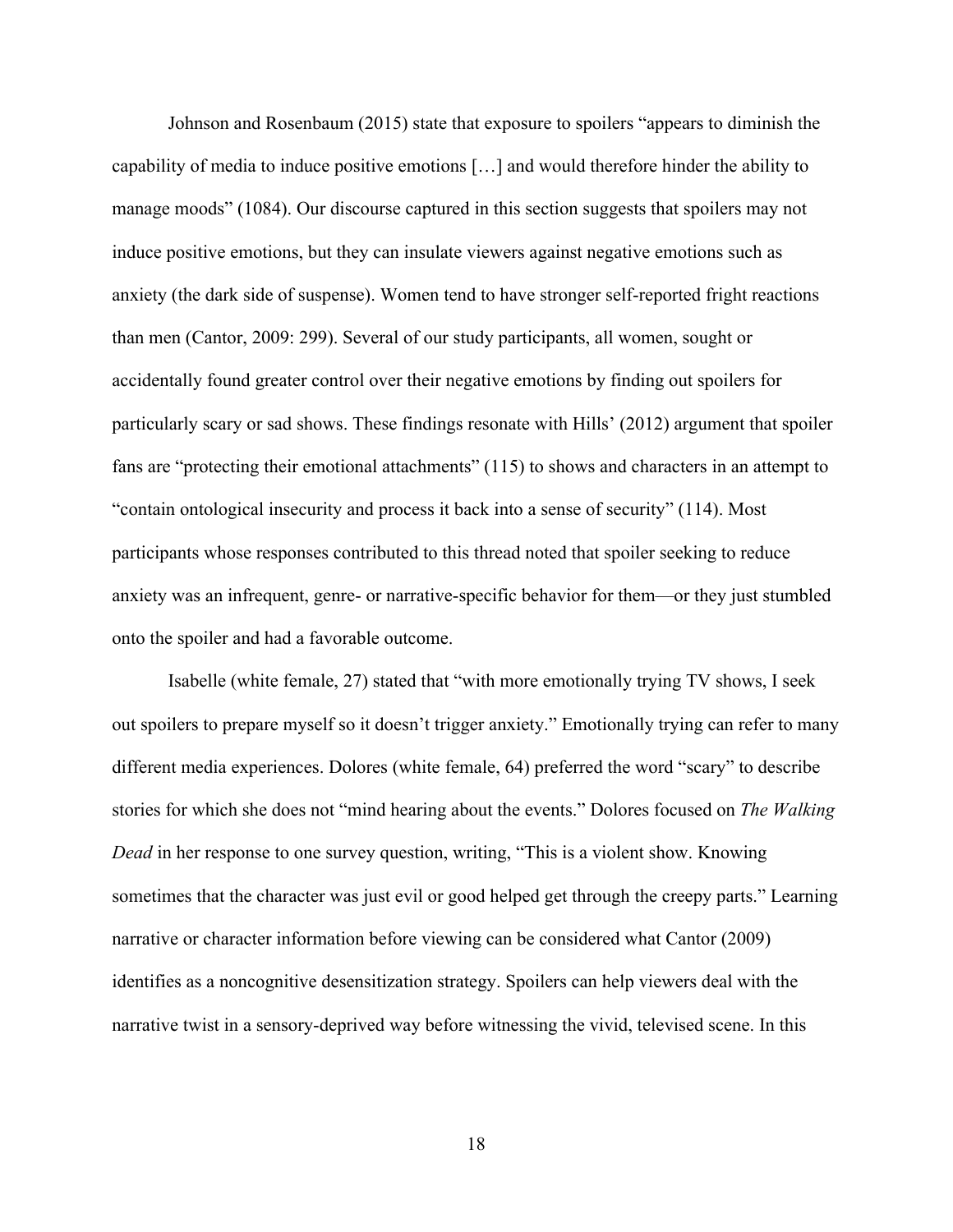manner, learning about a spoiler is an active audience behavior that can prolong one's enjoyment with a show, enabling one to continue watching with pleasure preserved.

Linda (white female, 35) and Alexis (white female, 21) described scene-specific spoiler experiences. Linda mentioned the infamous Red Wedding scene, remembering, "[I]t sounded really disturbing, so I learned about it before watching it months later. I was glad that I did that because otherwise I think I would have been more upset about a TV show than I should have been!" Linda demonstrates how spoilers can also function as a noncognitive desensitization strategy (learning about it months before watching so it is no longer a surprise) *and* a cognitive coping strategy—the reminder that a TV show is not real and should not upset her. Alexis did not purposely seek a *Downton Abbey* spoiler, but she was thankful she stumbled upon one: "I think I'm glad to have rather known beforehand because [the character death] was so sudden and sad." Alexis was not disappointed upon hearing a spoiler but remained open-minded about the possible pleasures she could still find in the text. In all of the mood management examples, learning the spoilers gave the viewers additional time to emotionally prepare for the upcoming narrative events and to have a more favorable experience.

## *Curiosity*

Other spoiler seekers were not using the gaps in the narrative experience to cope with televised hardships; they saw the gaps as a problem to be overcome by learning spoilers. Our findings here have points of resonance with Gray and Mittell's (2007) analysis that over half of pro-spoiler *Lost* fans "mentioned motives like 'impatience,' [and] 'curiosity.'" Felipe (Latino, 31) responded that he seeks spoilers "[I]f I cannot wait for the next episode or I am conflicted about the cliffhanger." Being conflicted about a cliffhanger suggests that he has taken the producer's bait, he is experiencing suspense, but Felipe used spoilers as a way to undermine that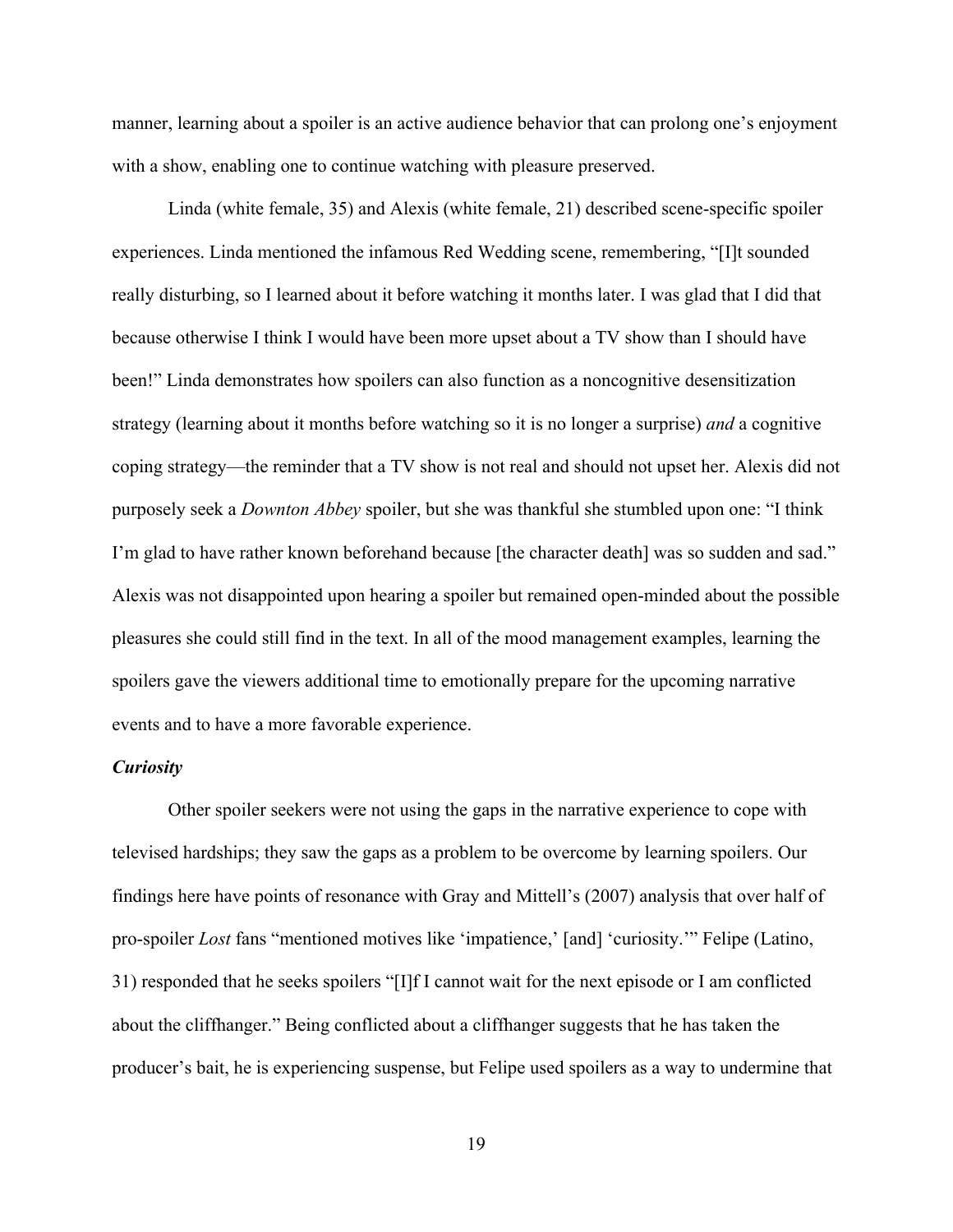producer control over his experience. Elaine (white female, 35) also implicitly articulated a continuum of suspense in her explanation of spoiler seeking. Just as Felipe did not always seek spoilers, Elaine would only seek spoilers "if I get super curious about something." This theme expands upon Gray and Mittell's findings by noting that spoilers are a "sometimes food" for those who experience overwhelming curiosity at a particular narrative point and opt to take a non-linear path through the narrative.

## *Enjoy the journey*

Those who embrace spoilers, or at least have an ambivalent attitude toward them, often denounced spoiled content as a marginal part of a viewing experience. Although Rachel (white female, 20) opined that "[Y]ou do not get to be a part of the [narrative] journey if you know the ending of it," a critical mass of discourse from both study participants and television critics (e.g., Deggans, 2013; Petri, 2014) contradicts her idea. Todd VanDerWerff (2014) makes a lengthy appeal to "stop the anti-spoiler paranoia" in an *A.V. Club* article, writing, "Anti-spoiler zealots largely ignore craft, privileging plot above all else. But the plot is often the least interesting thing about a movie, TV show, or book."

In Leavitt and Christenfeld's (2013) second study affirming that spoilers enhance media enjoyment, the authors speculate that knowing the story outcome allows readers to "draw greater enjoyment from the aesthetic elements" (94) Despite being spoiled, Isabelle was able to forge a pleasurable journey through the *Arrow* narrative, explaining, "I'm more interested in how characters get to a certain plot point than the plot point itself. Sure, someone told me that Sara Lance comes back in *Arrow*, but I still didn't know how, and the how turned out to be more interesting." Engaging with an episode or season that leads up to the spoiler is the only way a viewer can gain a holistic view of the diegesis and all the pleasures contained therein. Naomi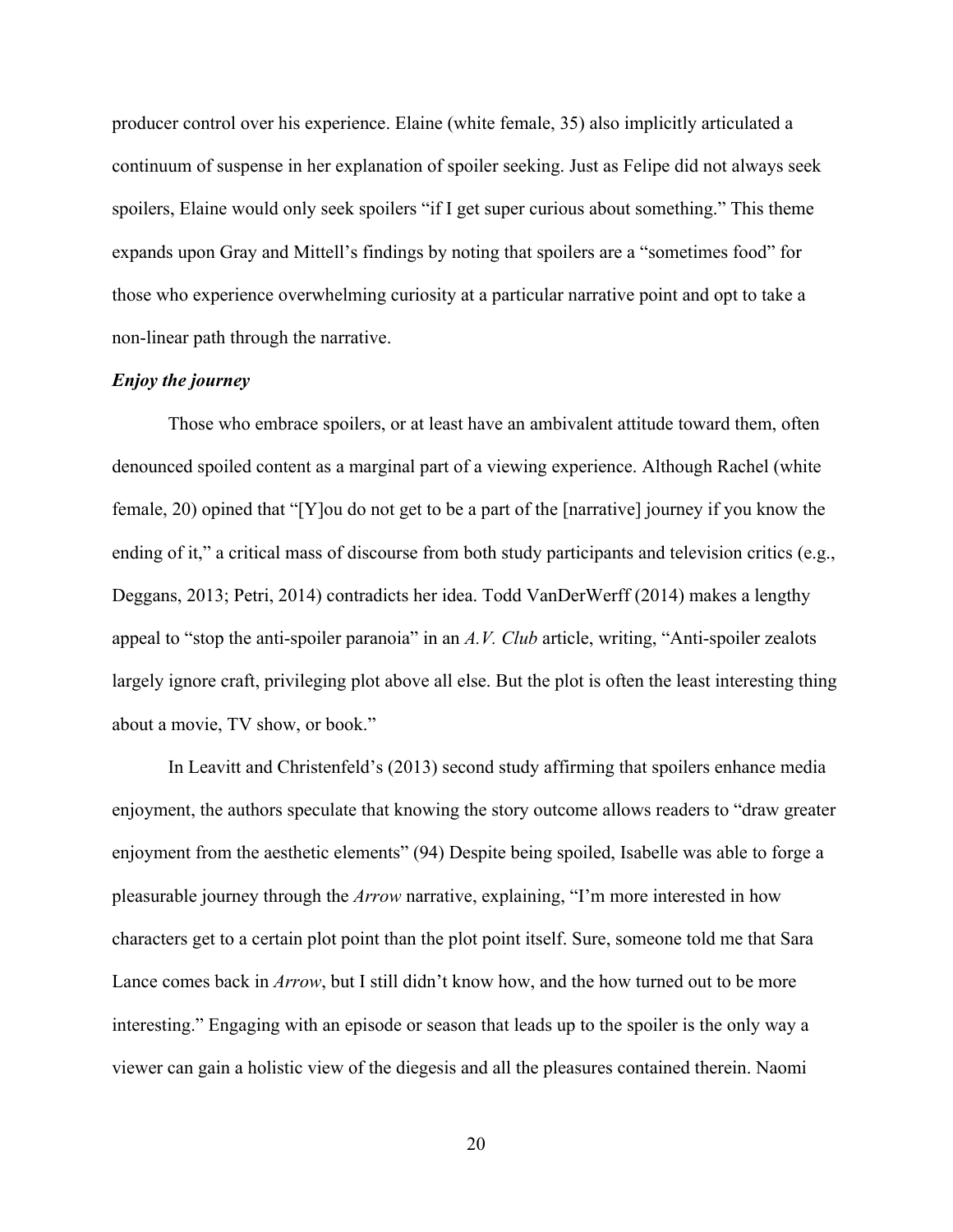(multiracial female, 50) offered a similar view of her experience with *Supernatural* after finding out a spoiler: "I anticipated what was going to happen but didn't know how the story would get there." Spoiled, from this perspective, is a misnomer.

## **Conclusions**

Post-network era reception practices and network era discursive patterns make uneasy bedfellows. Convergence culture affords viewers many avenues of control over their television experience through the practice of time shifting. But by taking temporal power from broadcasters, time shifters have entered a new struggle with fellow viewers who are watching at a different pace. Our study analyzes television time shifters' spoiler attitudes and behaviors to better understand the convergence era exchange of control and loss, agency and passivity, pleasure and disappointment. In the post-network, convergence era, information about alreadyaired television can be a spoiler. Although individual differences make it difficult to pin down what a spoiler is and how it interacts with a viewing experience, our TV time shifter discourse offers several common themes. The first general principle is that viewers often avoid spoilers for shows in which they report having invested much time or emotion. Several study participants drew from different spoiler management techniques, depending on how deeply they cared for a show. Despite watching already-aired content, many time shifters sought to have a simulated "presentism" in the narrative, one that would preserve the novelty, surprise, and suspense of plot twists. Respect for artists' intentions links to this thread: several spoiler-averse participants wanted to experience the surprises that *producers* laid out for them. For various reasons, a "spoiled" viewing experience felt inauthentic and not as enjoyable.

Spoilers are not universally derided, however, with many participants taking pleasure from spoilers (even if they did not intentionally seek those spoilers). Some sought spoilers to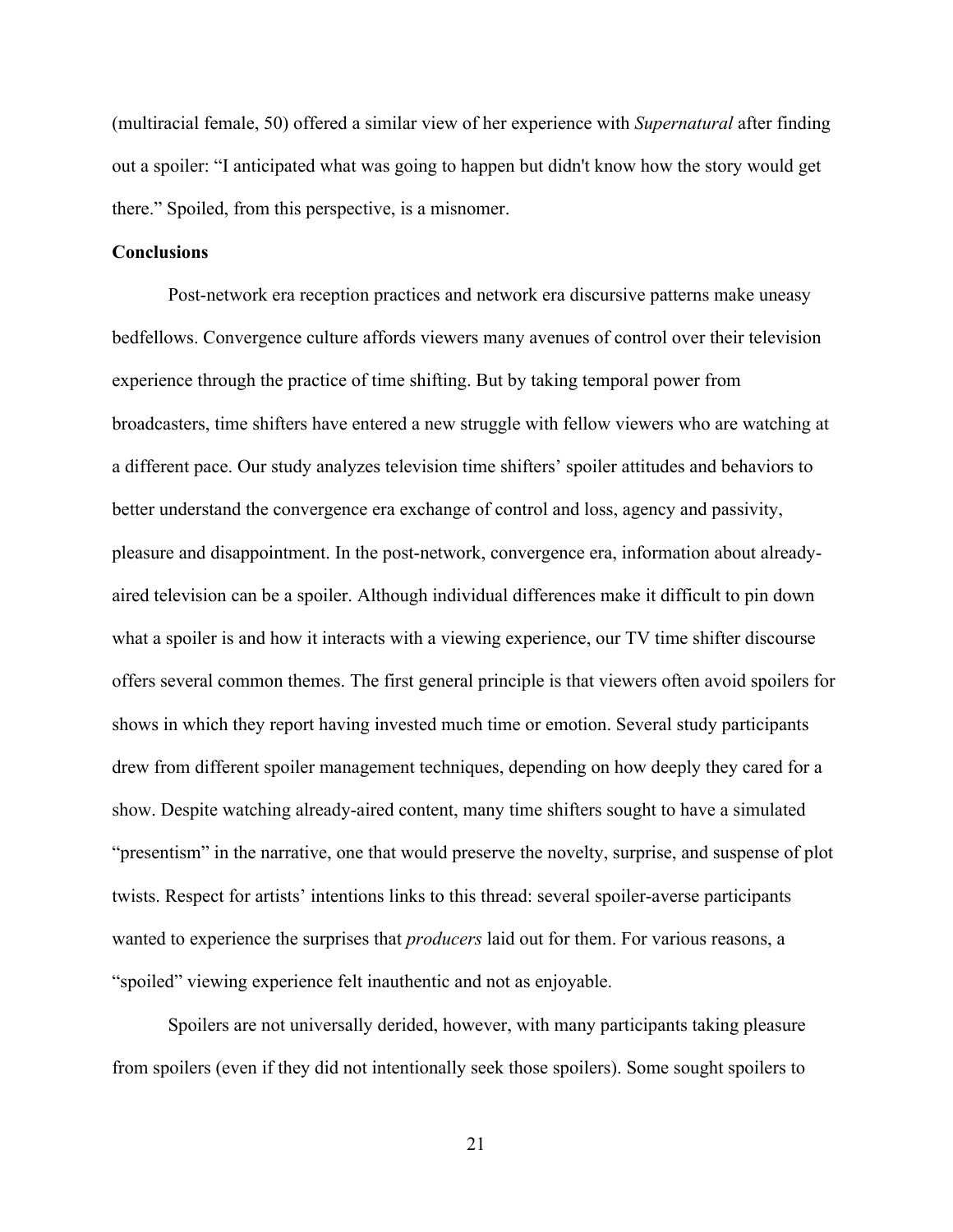gratify curiosity. There was also a mood management dynamic to some of the pro-spoiler experiences in which knowing the spoilers cushioned the blow of painful narrative events and thus enhanced enjoyment. Several participants offered a connotative spoiler shift, arguing that knowing plot twists does not remove all viewing pleasures: The joy was in the journey, witnessing the unfolding of the narrative.

Exploring spoiler attitudes and behaviors forces questions about narrative pleasures and pains, discursive patterns, active audience behaviors and contested grounds of power to the surface. Thorburn and Jenkins (2003) write in *Rethinking Media Change: The Aesthetics of Transition* that media change should be seen "as an accretive, gradual process" (2). In the case of television, viewers' attitudes about "proper" and pleasurable narrative experience have evolved more slowly than the reception practices, leading to tensions surrounding discussions of alreadyaired content. Now that spoilers have no clear temporal boundary, stakeholders must work to establish agreeable conditions for television communication. Thus far, no clear norms have emerged, but various power brokers are at the table. Studies examining how dyads, pre-existing face-to-face groups, and online communities of viewers negotiate their spoiler norms would shed more light on how power is asserted and legitimated or rejected in these discursive exchanges. Scholarly research should continue to examine the evolution of narrative pleasures and pains in convergence culture, and specifically consider how various active audience behaviors may be at odds with each other.

As spoiler norm negotiations continue, we would be wise to consider how our language clouds careful consideration of television pleasures. The labels "control" technologies or "agencies of control" obscure what control is lost—namely, the ability easily restrict what one hears or reads about an already-aired show. Additionally, the negative connotations of "spoiler"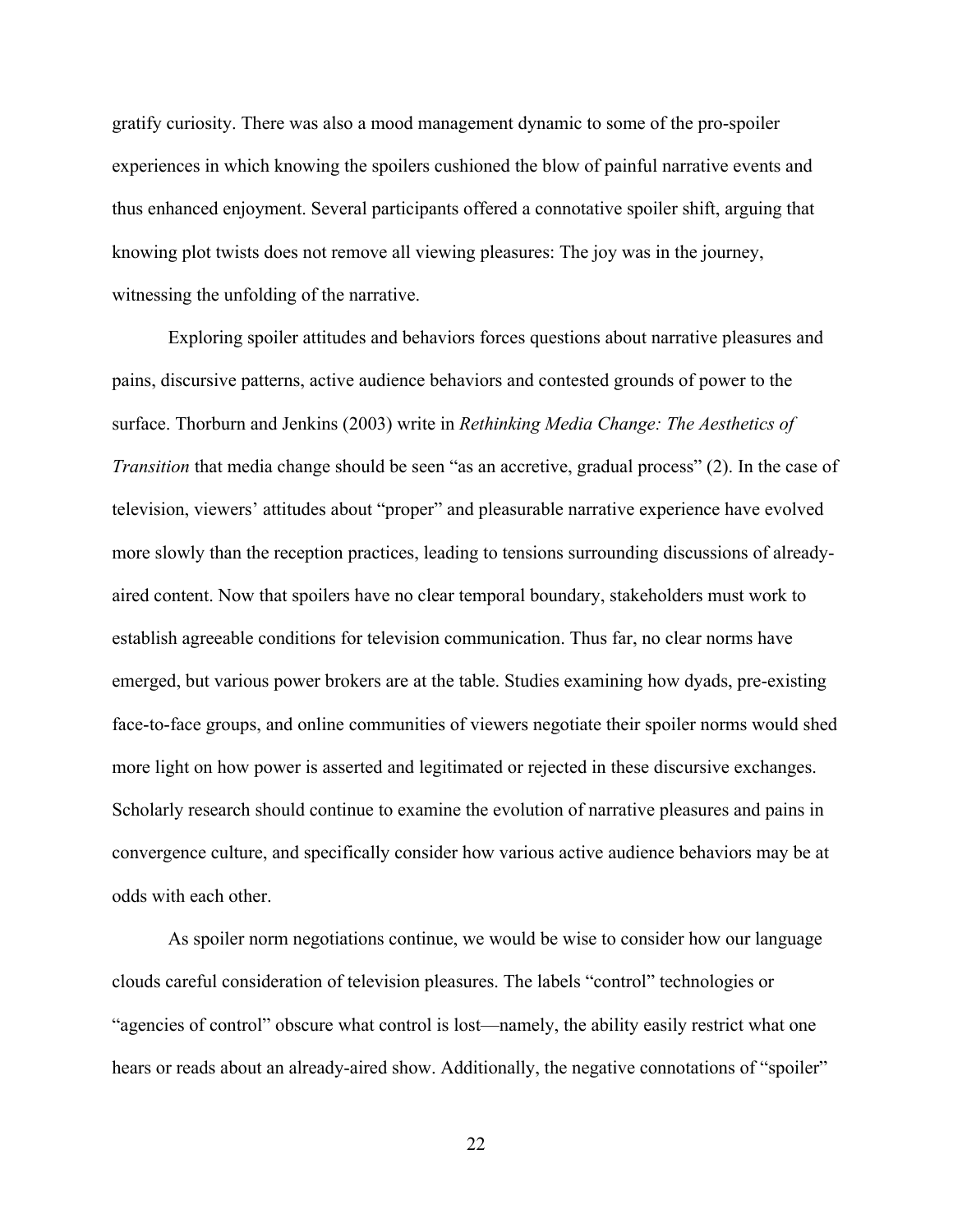obscure the potential pleasures narrative information contains. Instead of a rotten "spoiler," learning narrative information before viewing can be seen as a fermentation process—one that changes the taste and texture of an experience but does not diminish its deliciousness. Instead of being spoiled, rotten, or otherwise unfit for consumption, a fermented text exists to be enjoyed for a long period of time, available for new people to give it a try.

The fermentation metaphor allows pleasures to be found in the original, fresh product *and* the product that was modified by various reactions over time. Maybe the strong viewer reactions to the Red Wedding on *Conan* got others interested in *Game of Thrones.* Maybe it cushioned the blow for many who had not yet watched the emotional scenes. Maybe the compilation video of reactions undercut their pleasure and caused some *Game of Thrones* time shifters to go back to a fresh, appointment-viewing model. Those who watched *Game of Thrones* "live" likely gained much pleasure from discussing the scene in person and through social media. As time shifters get caught up, they might insulate themselves from narrative discussions or continue to take pleasure in the first-hand narrative experience even after knowing some plot information. And as viewers extend their enjoyment of the time shifted episode by conversing with others, maybe some will find it is easy to become what they feared: a spoiler.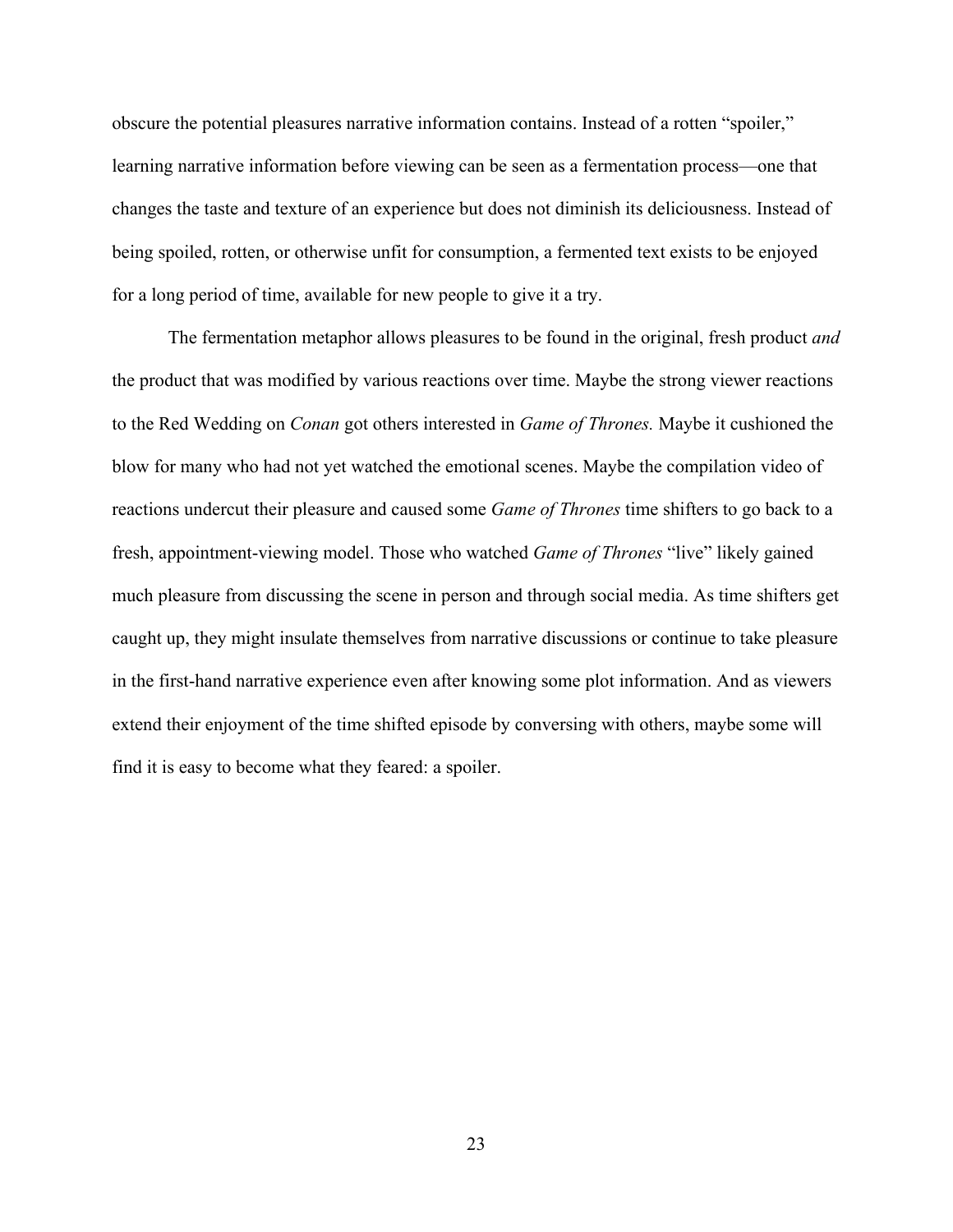## **Acknowledgements**

The authors thank Julia Keiper for her assistance in gathering the study discourse.

## Funding

This research received no specific grant from any funding agency in the public, commercial, or

not-for-profit sectors.

Declaration of Conflicting Interests

The authors declare that there is no conflict of interest.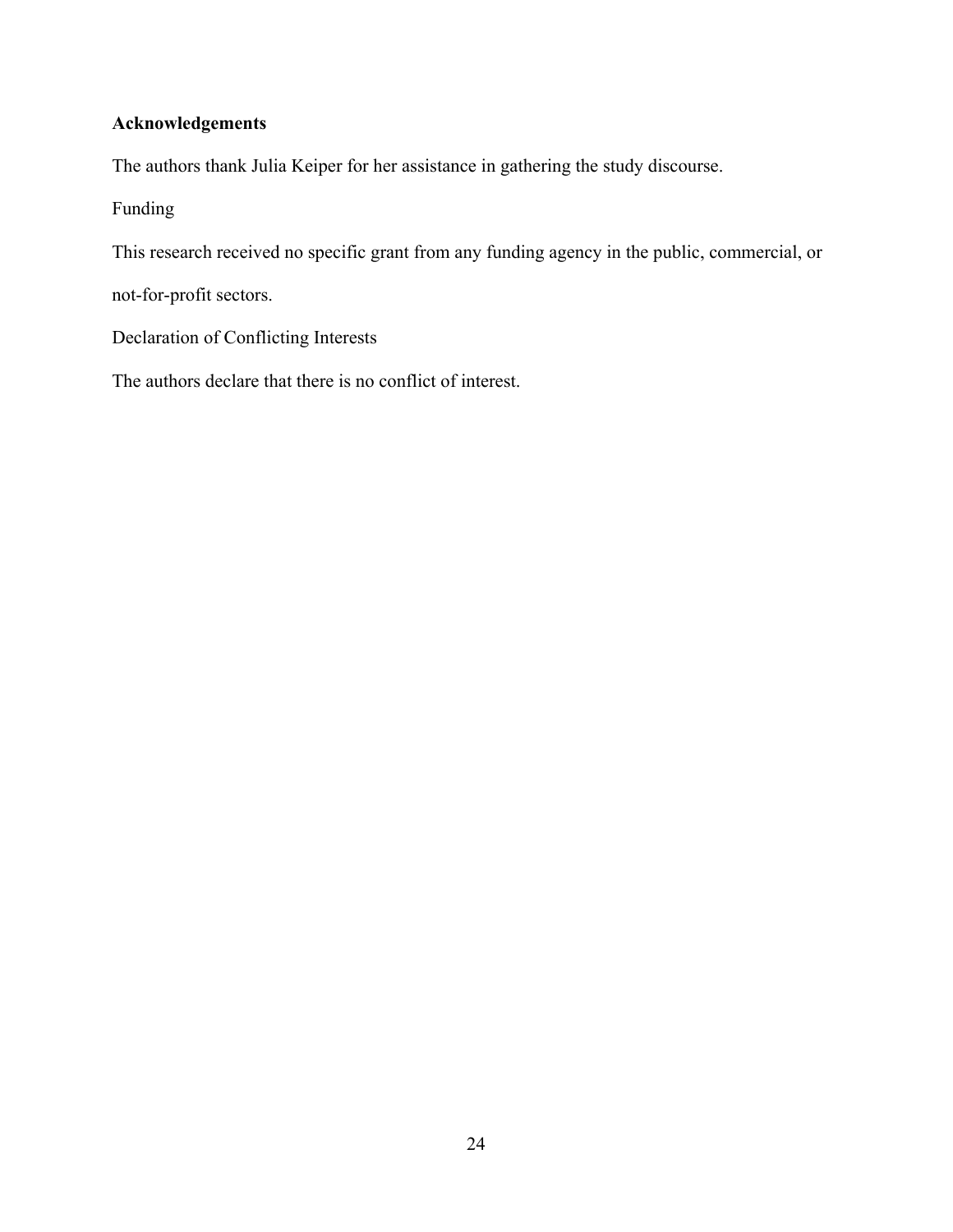## **References**

- Andrejevic M (2008) Watching television without pity: The productivity of online fans. *Television and New Media* 9(1), 24-46.
- Baym NK (2000) *Tune in, Log on: Soaps, Fandom, and Online Community.* Thousand Oaks, CA: Sage.

Booth P (2010) *Digital Fandom: New Media Studies*. New York, NY: Peter Lang.

- Bricken R (2013) The 100+ best tweets about last night's 'Game of Thrones.' *io9*: 6 June. Available at: http://io9.com/the-100-best-tweets-about-last-nights-game-of-thrones-511003444 (accessed 12 February 2015).
- "Building time-shifted audiences: Does social TV play a role?" (2014) Nielsen: 4 November. Available at: http://www.nielsen.com/us/en/insights/news/2014/building-time-shiftedaudiences-does-social-tv-play-a-role.html
- Cantor J (2009) Fright reactions to mass media. In: Bryant J and Oliver MB (eds.) *Media Effects: Advances in Theory and Research.* New York: Routledge, 287-303.
- Carlson M (2006) Tapping into TiVo: Digital video recorders and the transition from schedules to surveillance in television. *New Media and Society* 8(1), 97-115.
- Colbert A (2013) Twenty funniest Twitter reactions to 'Game of Thrones.' *Mashable*: 3 June. Available at: http://mashable.com/2013/06/03/funniest-game-of-thrones-red-wedding/ (accessed 12 February, 2015).
- Costello V and Moore B (2007) Cultural outlaws: An examination of audience activity and online television fandom. *Television and New Media* 8(2), 124-143.
- Dayan D and Katz E (2000) Defining media events: High holidays of mass communication. In: Newcomb H (ed.) *Television: The Critical View* 6<sup>th</sup> ed. New York: Oxford University Press, 401-420.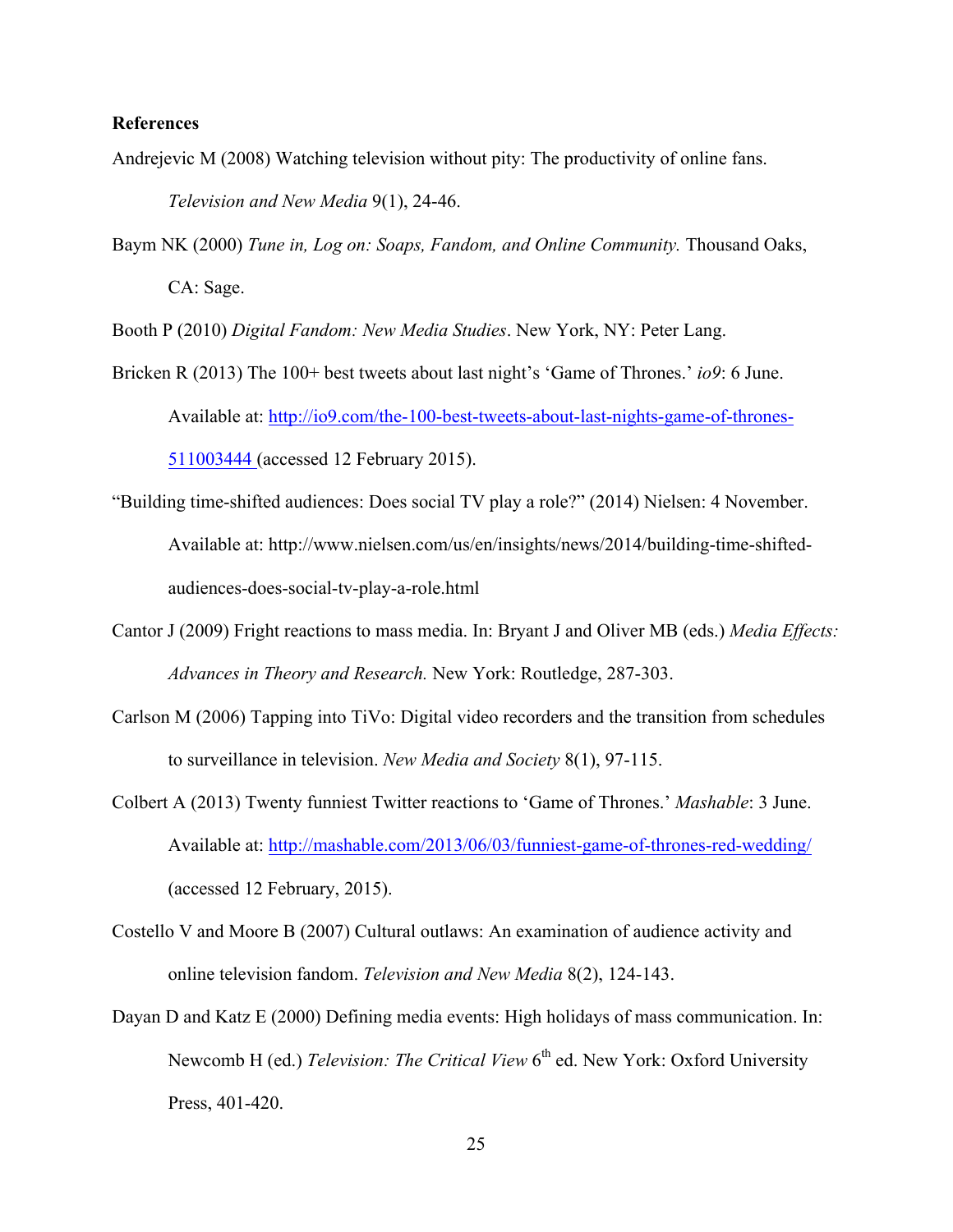- Deggans E (2013) TV spoiler alert! You can't avoid them. *Tampa Bay Times:* 13 January. Available at: http://www.tampabay.com/features/media/tv-spoiler-alert-you-cant-avoidthem/1270426 (accessed 13 November 2015).
- Gray J (2010) *Show Sold Separately: Promos, Spoilers, and Other Media Paratexts*. New York: New York University Press.

Gray J and Lotz AD (2012). *Television Studies.* Malden, MA: Polity Press.

Gray J and Mittell J (2007) Speculation on spoilers: *Lost* fandom, narrative consumption and rethinking textuality. *Particip@tions: International Journal of Audience and Reception Studies* 4(1). Available at:

http://www.participations.org/Volume%204/Issue%201/4\_01\_graymittell.htm (accessed 4 August 2014).

Gürsimsek Ö and Drotner K (2014) *Lost* spoiler practices: Online interactions as social participation. *Particip@tions: International Journal of Audience and Reception Studies* 11(2). Available at: http://www.participations.org/Volume%2011/Issue%202/3.pdf (accessed 28 January 2015).

Hills M (2002) *Fan Cultures.* New York: Routledge.

- Hills M (2012) Psychoanalysis and digital fandom: Theorizing spoilers and fans' self-narratives. In: Lind R A (ed.) *Produsing Theory in a Digital World: The Intersection of Audiences and Production in Contemporary Theory.* New York: Peter Lang, 105-122.
- Hills M (2015) The expertise of digital fandom as a 'community of practice': Exploring the narrative universe of *Doctor Who. Convergence: The International Journal of Research into New Media Technologies* 21(3): 360-374.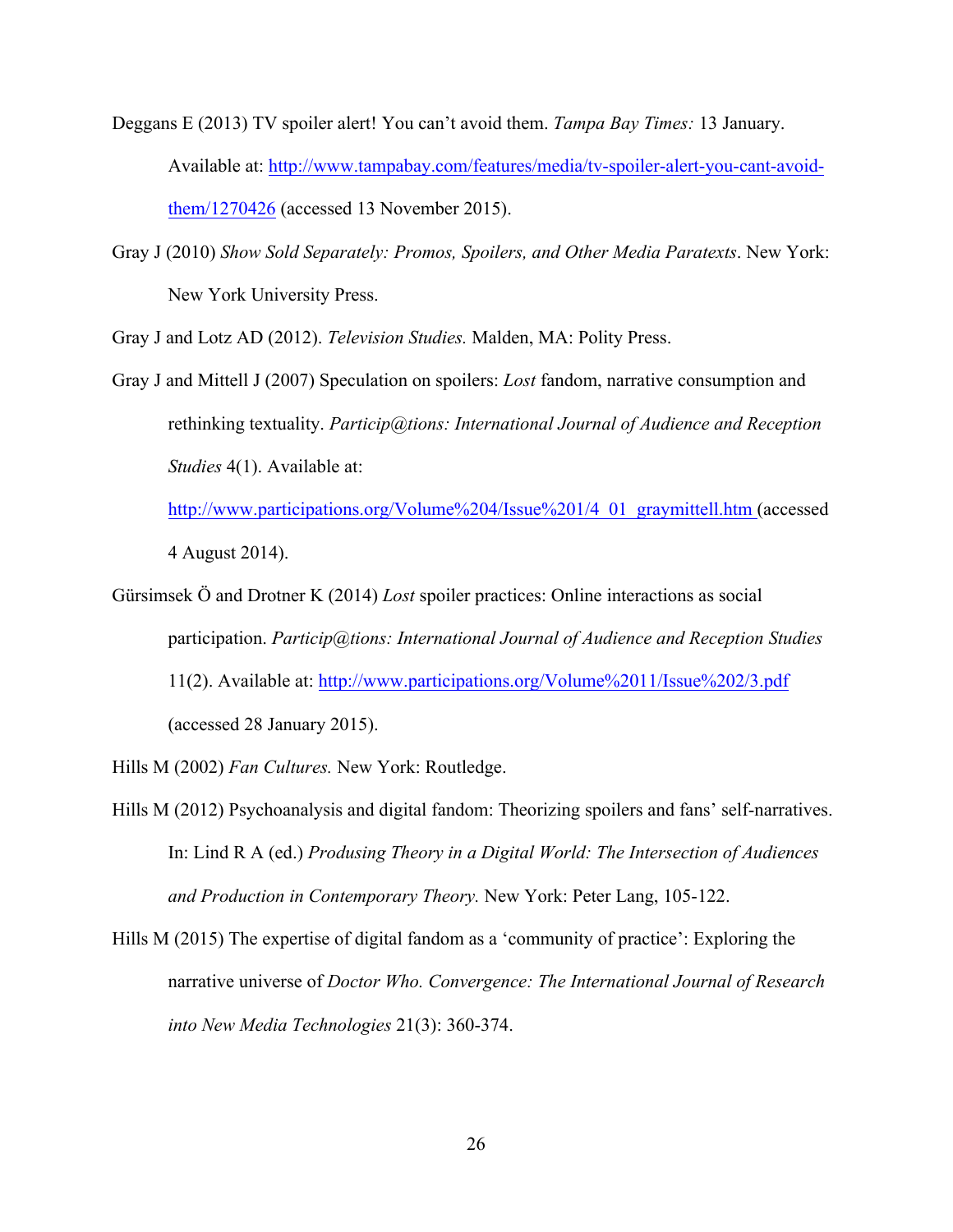- Jenkins H (1995) Do you enjoy making the rest of us feel stupid?": alt.tv.twinpeaks, the trickster author, and viewer mastery. In: Lavery D (ed) *Full of Secrets: Critical Approaches to Twin Peaks*. Detroit: Wayne State University Press, 51-69.
- Jenkins H (2006) *Convergence Culture: Where Old and New Media Collide.* New York: New York University Press.
- Johnson BK and Rosenbaum JE (2015) Spoiler alert: Consequences of narrative spoilers for dimensions of enjoyment, appreciation, and transportation. *Communication Research* 42(8), 1068-1088.
- Leavitt JD and Christenfeld NJS (2013) The fluency of spoilers: Why giving away endings improves spoilers. *Scientific Study of Literature* 3(1), 93-104.
- Lin CA (1990) Audience activity and VCR use. In: Dobrow J *Social and Cultural Aspects of VCR Use*. Hillsdale, NJ: Erlbaum, 75-92.
- Lindlof TR and Taylor BC (2011) *Qualitative Communication Research Methods,* 3rd edn. Thousand Oaks, California: Sage.

Lotz AD (2014) *The Television Will Be Revolutionized*  $2^{nd}$  edn. New York: NYU Press.

- Marshall PD (2009) Screens: Television's dispersed 'broadcast'. In: Turner G and Tay J *Television Studies After TV: Understanding Television in the Post-Broadcast Era*. New York: Routledge, 41-50
- Morreale J (2000) Sitcoms say goodbye: The cultural spectacle of *Seinfeld's* last episode. *Journal of Popular Film and Television* 28(3), 108-115.
- Moshe M (2012) Media time squeezing: The privatization of the media time sphere. *Television & New Media* 13(1), 68-88.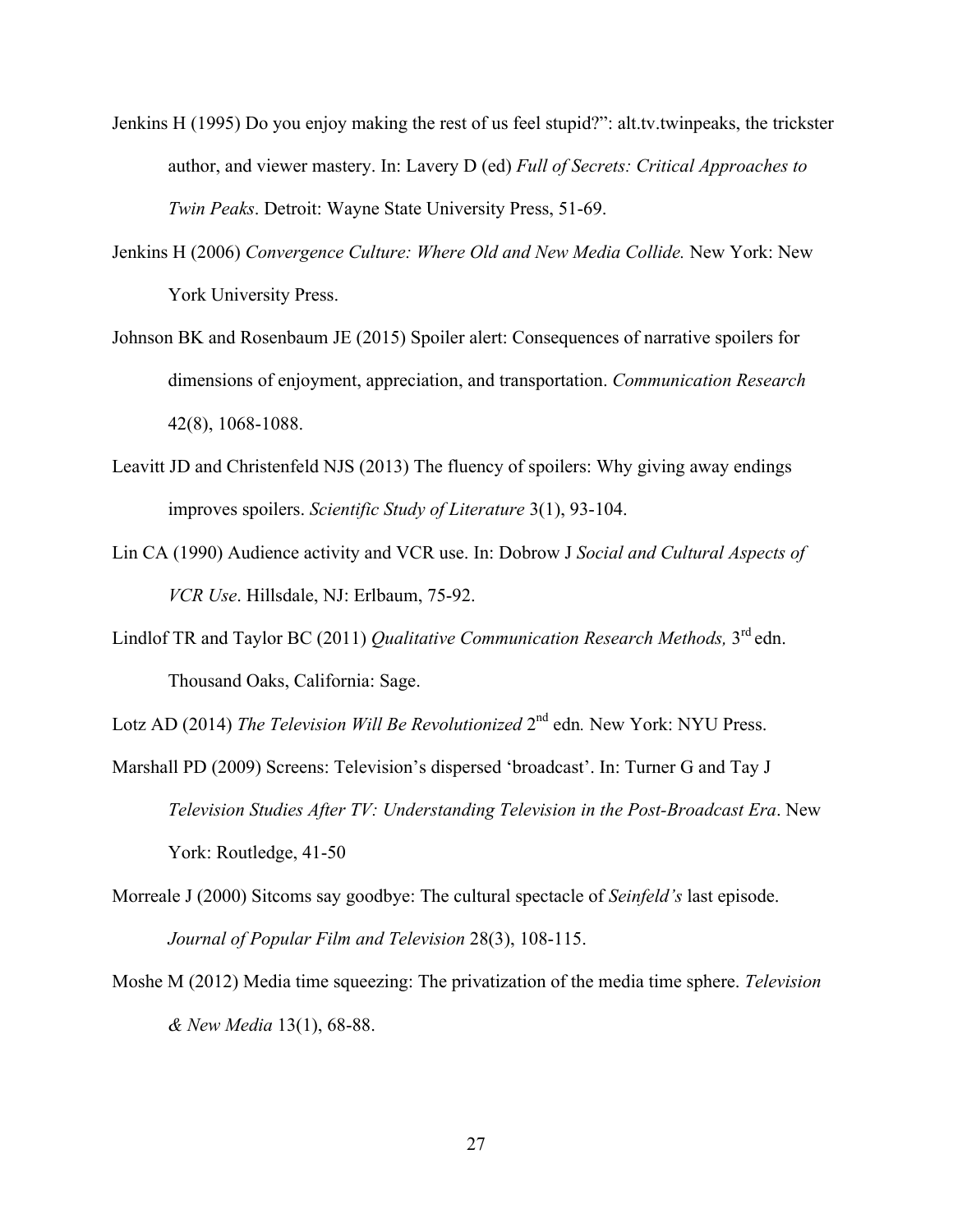- Nee RC and Dozier DM (2015) Second screen effects: Linking multiscreen media use to television engagement and incidental learning. *Convergence: The International Journal of Research into New Media Technologies.* Advance online publication.
- Newman MZ and Levine A (2012) *Legitimating Television: Media Convergence and Cultural Status.* New York: Routledge.

Perks L (2015) *Media Marathoning: Immersions in Morality.* Lanham, MD: Lexington Books.

Petri A (2014) In defense of spoilers from 'Game of Thrones' to 'House of Cards.' *Washington Post:* 14 April. Available at:

http://www.washingtonpost.com/blogs/compost/wp/2014/04/14/in-defense-of-spoilersfrom-game-of-thrones-to-house-of-cards/ (accessed 20 February 2015).

- Rosenbaum JE and Johnson BK (2015) Who's afraid of spoilers: Need for cognition, need for affect, and narrative selection and enjoyment. *Psychology of Popular Media Culture.*  Advance online publication.
- "Spoiler (Media)" (2015) Wikipedia: 5 March. Available at:

https://en.wikipedia.org/wiki/Spoiler (media) (accessed 10 September 2015).

- "Team Coco" (2013) George R. R. Martin watches 'Red Wedding' reaction videos. *YouTube:* 5 June. Available at: https://www.youtube.com/watch?v=azr99OfKLxk (accessed 26 September 2014).
- Thorburn D and Jenkins H (2003) Introduction: Toward an aesthetics of transition. In: Thorburn D and Jenkins H *Rethinking Media Change: The Aesthetics of Transition.* Cambridge: MA: The MIT Press, 1-16.
- Todd AM (2011) Saying goodbye to *Friends:* Fan culture as lived experience. *The Journal of Popular Culture* 44(4), 854-871.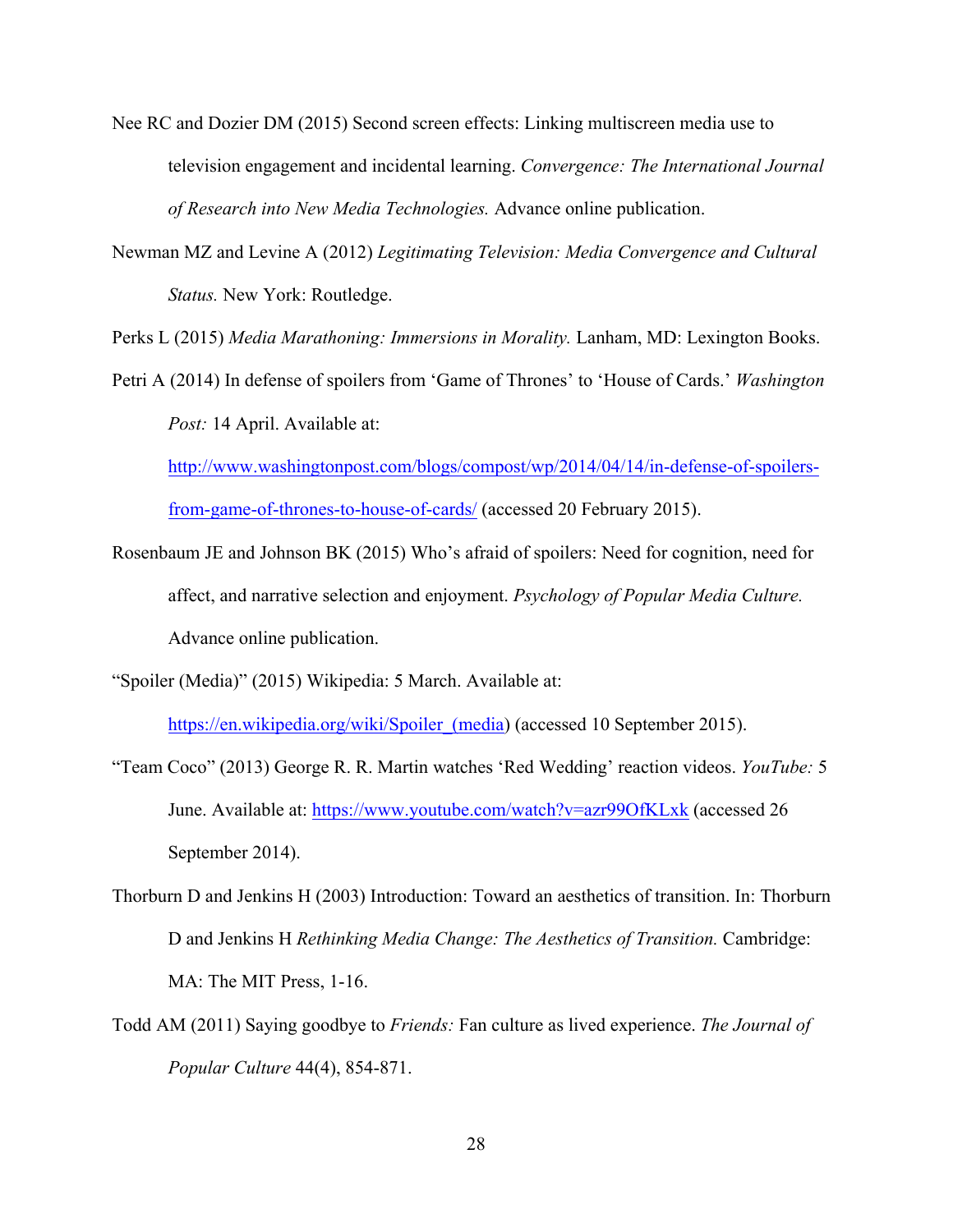Uricchio W (2004) Television's next generation: Technology/interface Culture/flow. In: Turner G and Tay J *Television Studies After TV: Understanding Television in the Post-Broadcast Era*. New York: Routledge, 163-182.

VanDerWerff T (2014) Why it's time to stop the anti-spoiler paranoia. *A.V. Club:* 30 June. Available at: http://www.avclub.com/article/why-its-time-stop-anti-spoiler-paranoia-206152 (accessed 21 October 2014).

Williams R (2004) 'It's About Power': Spoilers and fan hierarchy in on-line *Buffy* Fandom. *Slayage: The On-Line International Journal of Buffy Studies,* 11-12. Available at: *http://slayageonline.com/essays/slayage11*12/Williams.htm (accessed 3 August 2014).